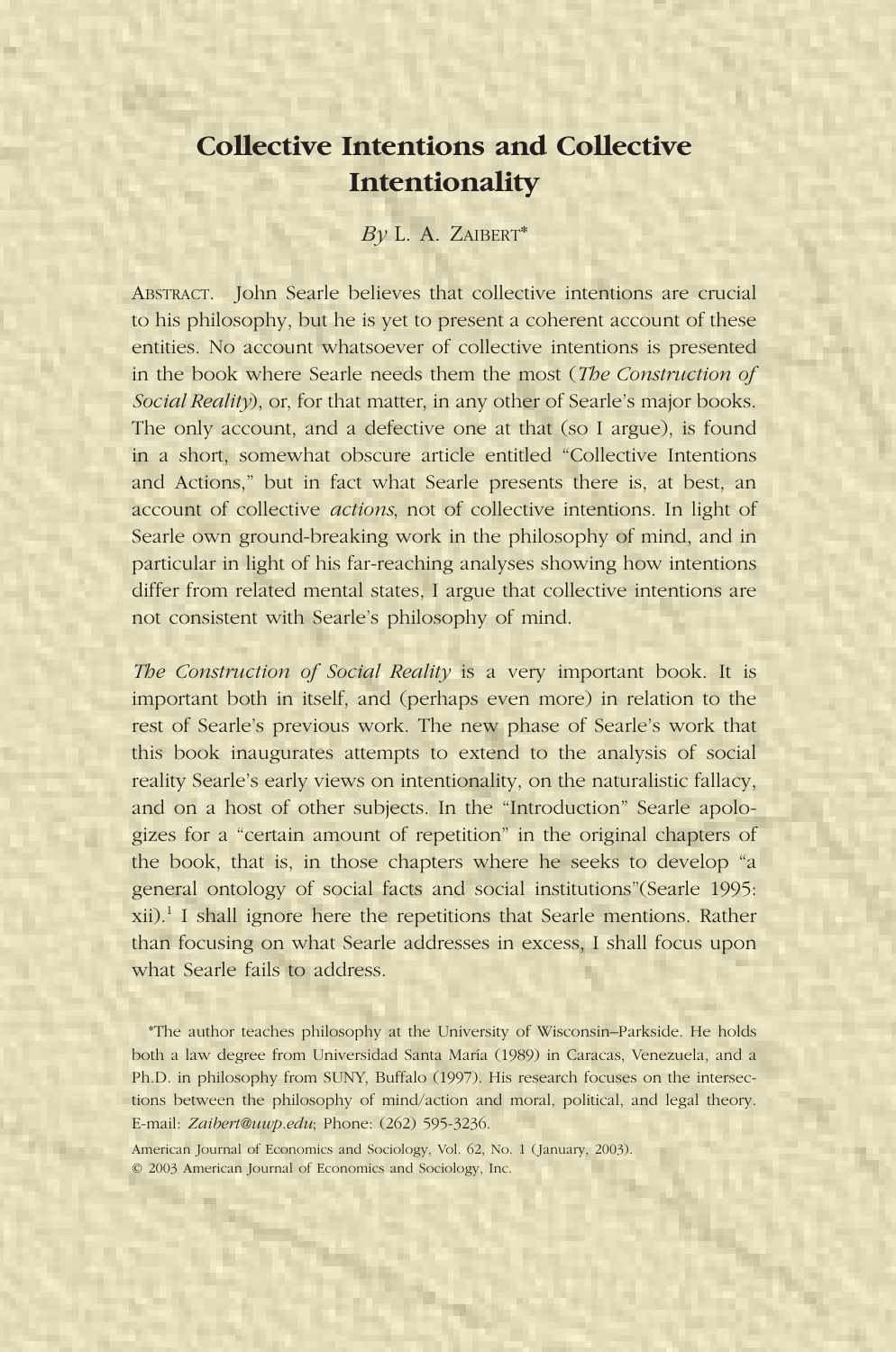Accounting "for our social reality within our overall scientific ontology," Searle tells us, "requires exactly three elements. The assignment of function, collective intentionality, and constitutive rules" (*CSR*: 13). Moreover, among these three crucial elements of social reality, collective intentionality seems to play a protagonist role, for Searle also tells us that "the central span on the bridge from physics to society is collective intentionality" (*CSR*: 41). Yet, Searle says little of substance about collective intentionality in *The Construction of Social Reality.* His scanty remarks are limited to generalities. To tell us that "the capacity for collective intentionality is biologically innate, and [that] the forms of collective intentionality cannot be eliminated or reduced to something else" (*CSR*: 37), or that one could defend the notion of collective intentionality without being "committed to the idea that there exists some Hegelian world spirit, a collective consciousness, or something equally implausible" (*CSR*: 25), is, even if true, of not much help. Of course, Searle's views on intentionality as expressed in his classic and sophisticated *Intentionality*, and the views on collective intentionality put forth in his less-felicitous "Collective Intentions and Actions" of 1990 can be thought of as carrying the theoretical freight missing in *The Construction of Social Reality.*<sup>2</sup> But they do not carry this freight, or so I shall argue.

There are two clusters of reasons explaining why Searle's notion of collective intentionality is inadequate to do the job for which it was designed. The first has to do with problems inherent in the theory of individual intentionality even before the attempt to extend it into a "general theory" (CIA: 401) is made. The second relates to the problems that arise precisely when we attempt to move from individual intentionality toward collective intentionality. Yet, the problems that I wish to point out in both cases have to do with certain characteristics of one specific intentional state: intentions.

To be sure, Searle clearly establishes that there is no special connection between intentions and intentionality: "the obvious pun on 'Intentionality' and 'intention' suggests that intentions in the ordinary have some special role in the theory of intentionality" (*I*: 3). But although intentions play no special role, Searle does believe that they have a special structure.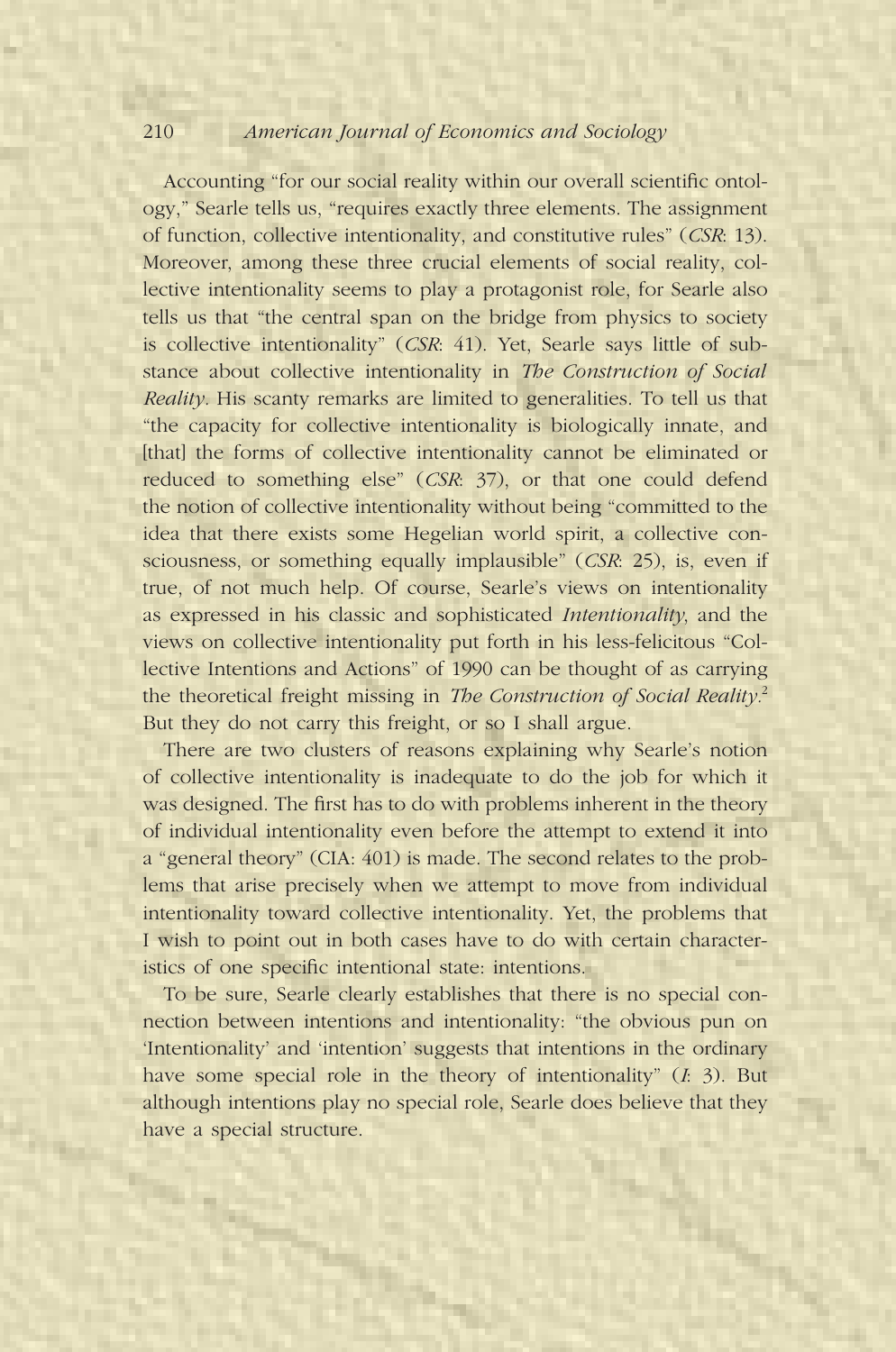# I **The Uniqueness of Intentions**

SEARLE HAS DONE A GREAT SERVICE TO contemporary philosophy of mind by distinguishing intentions from other mental states and by emphasizing, more eloquently than other contemporary authors, their uniqueness. It is therefore surprising to witness the turn that he has taken in *The Construction of Social Reality.* For in focusing on collective intentionality, Searle now lumps together those very same mental states that in the past he had tried so very hard, and with much reason, to differentiate. When examining the limitations of attempts to analyze all intentional states in terms of "beliefs and desires," Searle once liked to point out that "perhaps the hardest case of all is intention" (*I*: 34); appropriately, he devoted a special chapter to the intentionality of intentions in *Intentionality.* The enterprise of reducing intentions to beliefs and desires is not just difficult; it is, Searle correctly concluded a few years ago, an enterprise that is doomed to fail.

The conditions of satisfaction of beliefs and desires alike are *states of affairs*, but the conditions of satisfaction of intentions are *actions.* The condition of satisfaction of a desire or a wish *could* be an action, but it need not be. And although actions might bring about changes in states of affairs, and although they might themselves constitute states of affairs, it is obvious that states of affairs are not in every case actions. Intentions are linked to actions in ways that differ from those in which beliefs or desires could be related to actions. People can desire whatever they please, including things that are beyond their control, such as a beautiful day, but they cannot intend things beyond their control; it makes no sense to say that someone intends that there be a beautiful day.

In *Intentionality*, Searle presented a provisional account of the relation between intentions and actions: "an intentional action is simply the conditions of satisfaction of an intention" (*I*: 80). Searle admits that this account is inadequate but he still believed that it was "on the right track" (*I*: 81). What does Searle think is wrong with this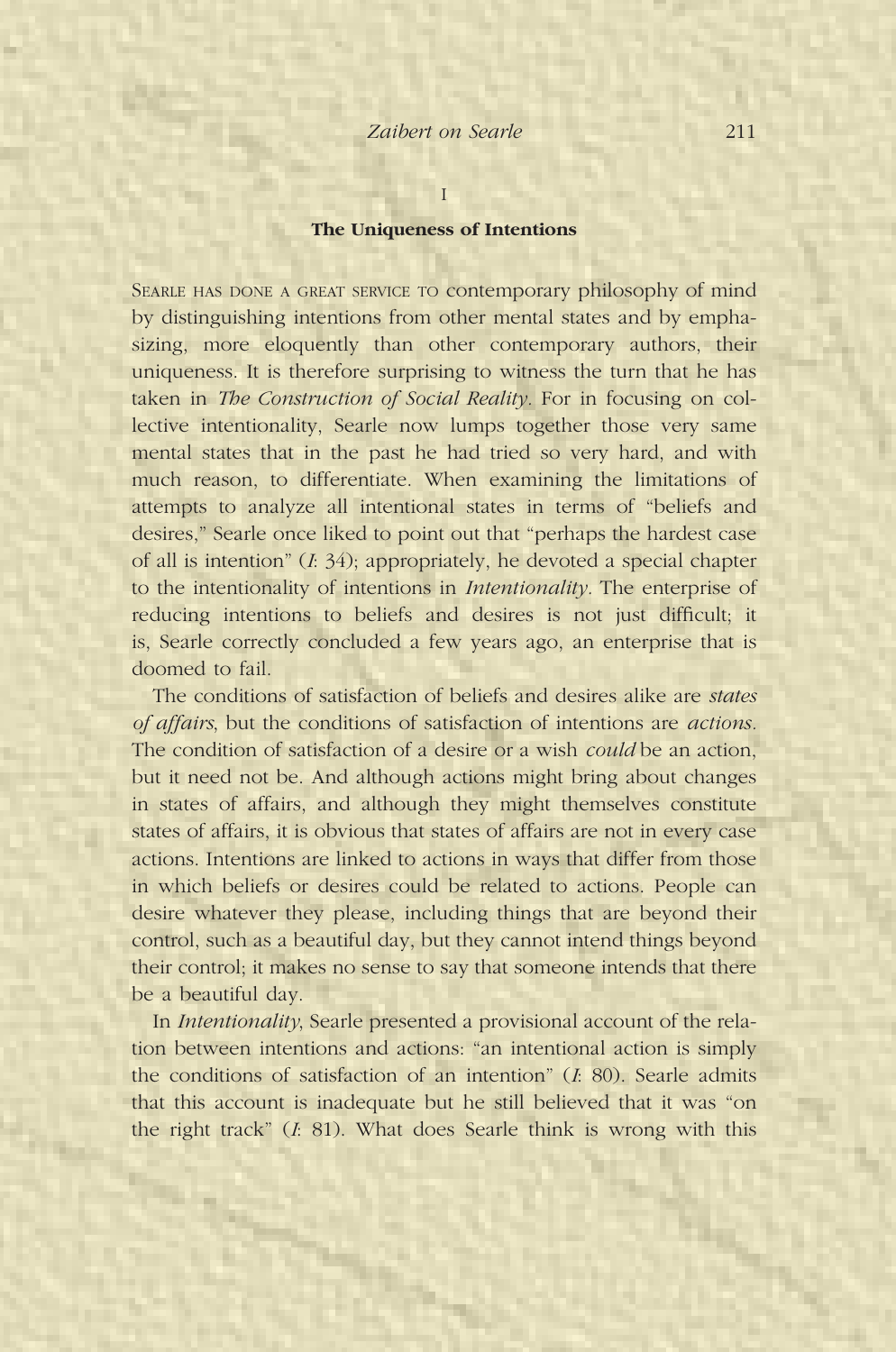account? He thinks that it admits too much. In other words, he thinks that this account renders "intentional" many actions that are not intentional. His example is a good one: "If I intend to weigh 160 pounds by Christmas and I succeed, it won't do to say I performed the intentional action of weighing 160 pounds" (*I*: 80). In order for an intentional action to be the condition of satisfaction of an intention it must bring about the state of affairs that coincides with the representational contents of that intention in a "special way."

Part of this special way in which intentions must cause their conditions of satisfaction has to do with the fact that intentions are "self-referential." Unlike beliefs and desires (broadly construed), the conditions of satisfaction of intentions are not mere states of affairs that coincide with the representational contents of the intentional state. These states of affairs must in addition be appropriately caused by the intentional state of intending, and agents who intend them must also wish that their intentional state of intending causes the appropriate state of affairs in the appropriate ways. The condition of satisfaction of an intention refers back to the representational contents of the intention. And the representational content of the intention is linked in a special way with the action that constitutes its condition of satisfaction.

This special way of connecting the representational content of the intentional state with its condition of satisfaction in the case of intentions requires some form of identity between the action represented and the action performed that goes beyond that which is involved in the satisfaction of other mental states. For example, if I wish that my house be painted, it does not matter who paints it, or how it gets painted. If it gets painted, the conditions of satisfaction of my desire are met. If I believe I can travel to New York City, merely traveling to New York City, regardless of how I make this journey, is the condition of satisfaction of my belief. "If I raise my arm," Searle tells us as he tinkers with the Wittgensteinian example, "then my intention in action has as its condition of satisfaction that that very intention must cause my arm to go up" (*I*: 122).

Searle discusses examples by Chisholm and by Davidson that clearly show that having the intention to do *X* and actually doing *X* do not add up to doing *X* intentionally (*I*: 82–83). These are exam-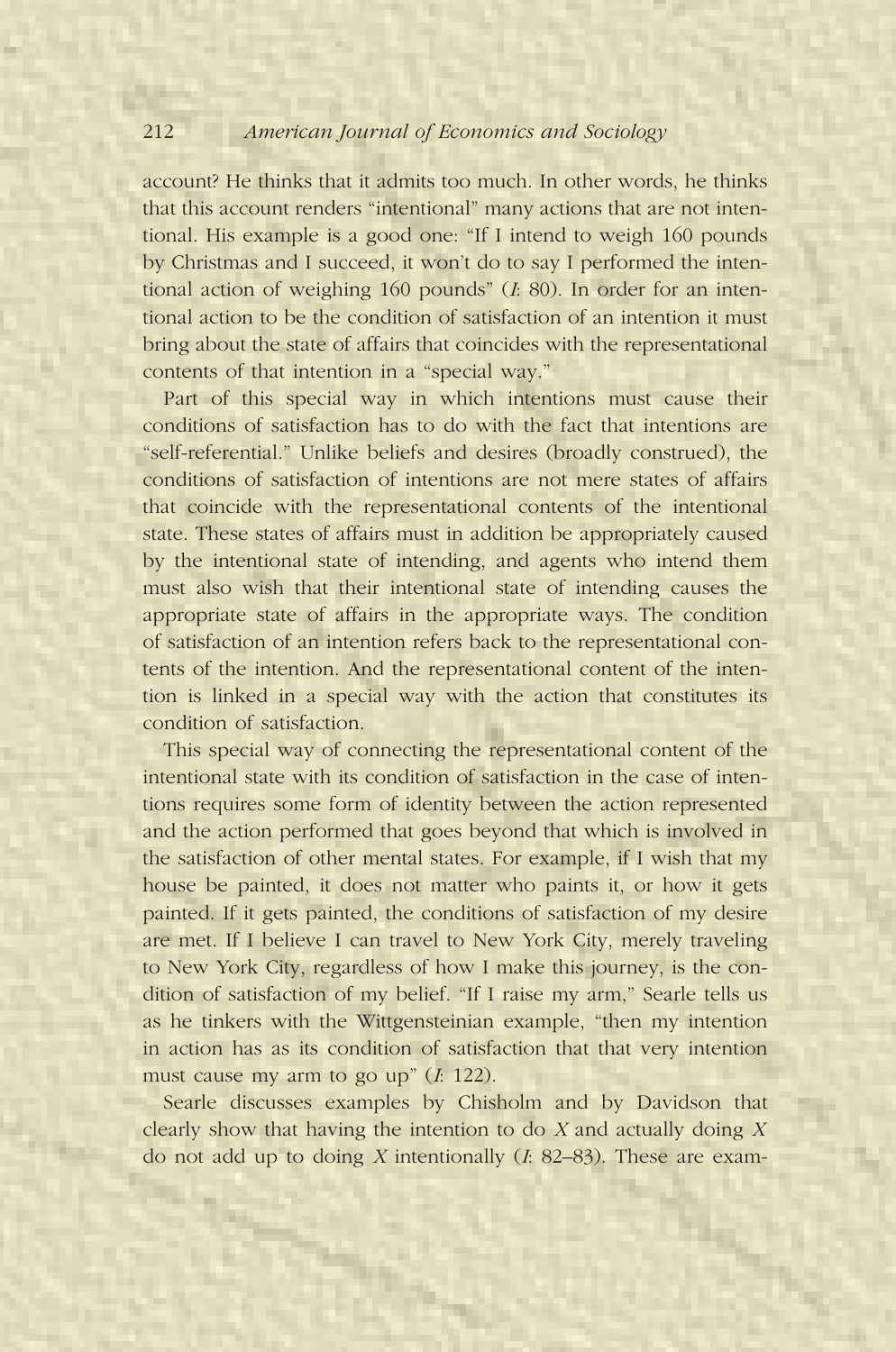ples in which an agent accidentally causes the death of someone who the agent also intended to kill. There are, moreover, examples in which the agent intends to do *X*, has the intention to bring *X* about, and brings about *X* non-accidentally, and yet we would hesitate in claiming that the agent brought *X* about intentionally. Consider Robert, who while flying from New York to Seattle in a small airplane comes up with the following plan: Since Lisa lives in Chicago, he calculates that the plane will be flying over Chicago 90 minutes after take-off, and he plots to open one door and drop a heavy stone that he brought on board just for this purpose. Assume that Robert succeeds in this senseless plan (a plan that is admittedly unlikely; but that someone could make up such a plan, and that such a plan could succeed are perfectly possible scenarios). Clearly, Robert has formed the intention of killing Lisa, he has carried out his intention, he has tried to kill Lisa, he has caused Lisa's death, and he has succeeded in killing Lisa. Yet, it is not at all clear that killing Lisa is Robert's intentional action. (Neither is it clear that killing Lisa is accidental. One of the great lessons that can be gleaned from criminal law theory is that while "intentional" and "accidental" are mutually exclusive, they are not jointly exhaustive. You could, for example, bring something about recklessly, which is a form of unintentional and non-accidental behavior. Though the pair *intentional/unintentional* is exhaustive, the pair *intentional/accidental* is not exhaustive. Accidental conduct is just one type of unintentional conduct.<sup>3</sup>)

Another way of observing the close relation between intentions and actions is to say that an agent can only intend those things that she thinks it is possible for her to accomplish. Laura cannot, for example, intend that tomorrow will be a rainy day; she can, in contrast, intend to go to the movies tomorrow. Laura could, again, desire to go to the movies—but she could also desire that tomorrow be a rainy day. The distinction between intentions and other conative states is not that only intentions (among all mental states) have actions as their conditions of satisfaction. Rather, it is that intentions (among all mental states) are unique in that they only have actions as their conditions of satisfaction.

Intentions, then, are clearly and in important ways different from all other mental states. And thus Searle is right in staving off the super-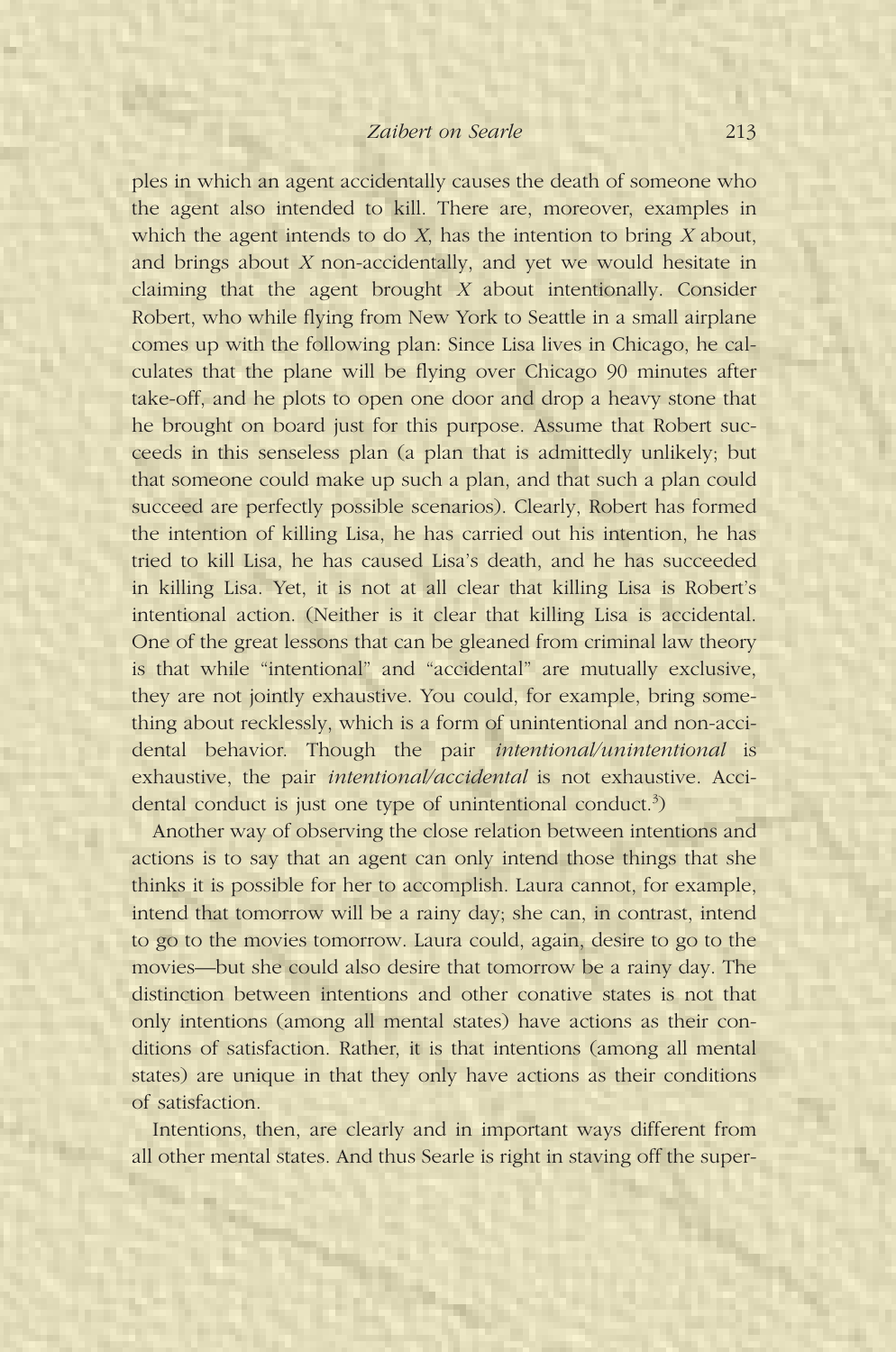ficial view that etymology connects intentions with intentionality in any special way. But he is also right in pointing out the special way in which intentions relate to their conditions of satisfaction. Sadly, however, Searle's ontology of social reality is at odds with the definition of intention defended in his own earlier work.

#### II

#### **The Tension between Normativity and Description**

I HAVE, OF COURSE, NO OBJECTIONS TO THE EXAMPLES Searle and others present, or to the view that they seek to support, that the relation between (intentional) actions and intentions is a complex one. I agree with Searle and others that "intending to *X"* (even if accompanied by "actually bringing *X* about") is not a sufficient condition for "doing *X* intentionally." Intending to *X* is not even a necessary condition for doing *X* intentionally. Searle's account of intentional action admits too little. And if his account admits both too much and too little, that is, if it counts as intentional actions those that are not intentional and does not count as intentional actions those that are intentional, it is hard to see how it could be a good account and how it could be "on the right track" (*I*: 81). One reason why intending to *X* is not only not sufficient for doing *X* intentionally but also not necessary for doing *X* intentionally has something to do with the distinction between descriptive and ascriptive expressions (evaluative, normative—I shall use these last three terms interchangeably).

Searle's attitude toward the distinction between descriptive and ascriptive expressions is extremely peculiar. Famously, he stirred up a small revolution of his own in contemporary ethics with the publication of "How to Derive 'Ought' from 'Is'."4 His attempt in this paper was to set forth the derivation of evaluative conclusions from purely descriptive premises. An important element of this derivation was the focus upon the act of promising. Whenever one promises something to someone, one *eo ipso* puts oneself under an obligation, and thus one ought to do whatever one has promised. Searle discusses many objections to his view. One of the objections is that he equivocates between two meanings of *promise.* "Words like 'promise' ... have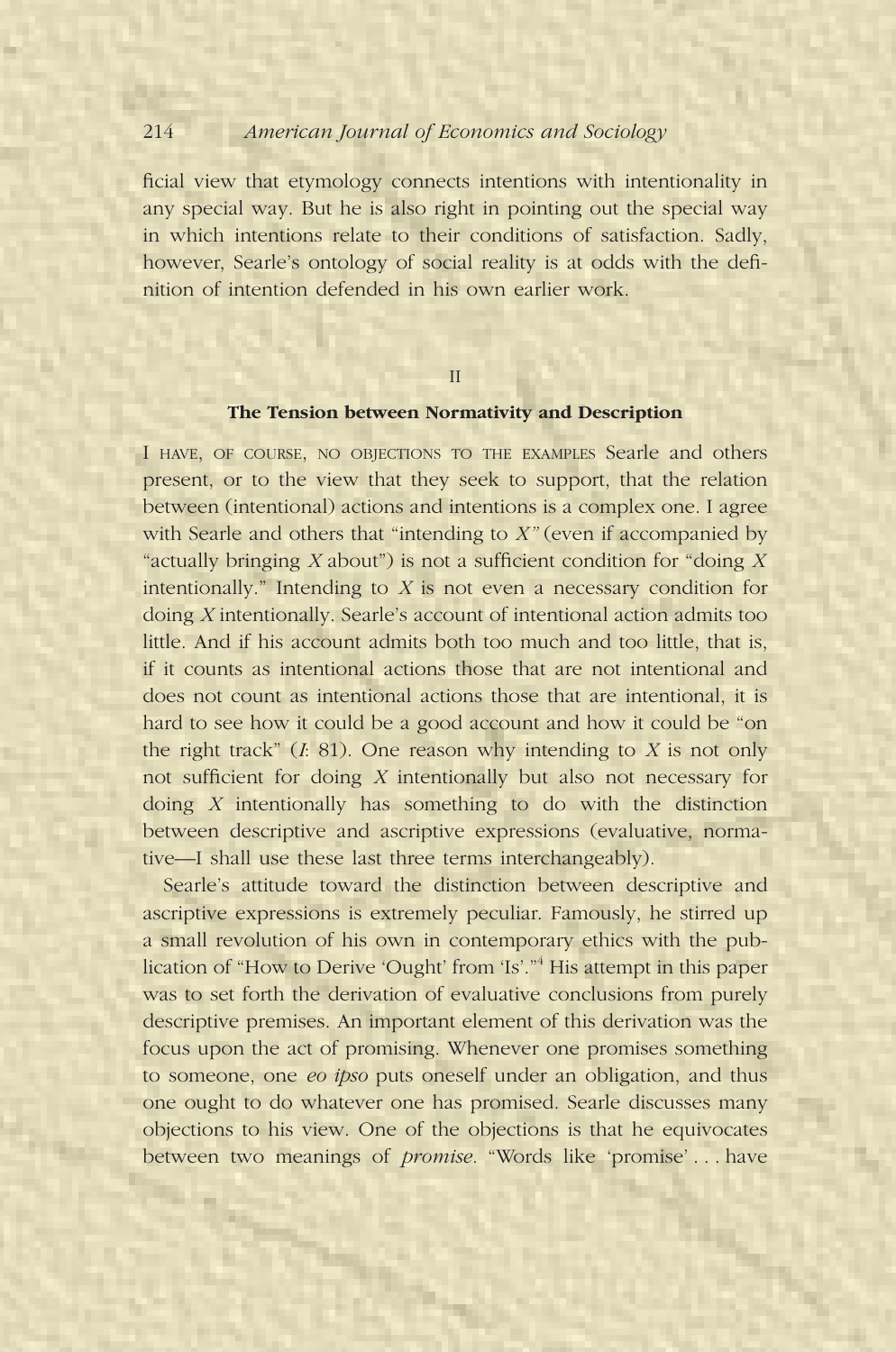both an evaluative and a descriptive sense" (IOQ: 265). The objection continues: Searle, having proved *promise* in one sense, equivocates and uses the term as if it had been proved in the other sense. Searle's reply to this objection is baldly (and boldly) to deny that there is a purely descriptive sense of *promise* (IOQ: 266).

Aside from the elegance and the persuasion with which Searle "derived" an evaluative statement from a purely descriptive statement, the paper is important because even though Searle used only one example (that of promises), the powerful suggestion he made is that there is a whole class of examples that would undermine the distinction between descriptive and normative expressions. "It is not of course to be supposed," Searle admits, "that a single counter-example can refute a philosophical thesis" (IOQ: 120). Promises are but one instance of a virtually infinite reservoir of examples: the entire class of institutional facts.

But, merely to show that one of the examples is not ambiguous as to whether it is descriptive or evaluative is insufficient, since this says nothing about other examples of institutional facts. It is as insufficient as Searle admits it would be if he had appealed to an isolated example of deriving a normative statement from purely descriptive premises in order to dispel all doubts regarding the naturalistic fallacy. The power of Searle's point flows from his suggestion that the case of promises is but the tip of the iceberg; in other words, that there are many institutional facts that, like promises, would allow us to derive normative statements from purely descriptive statements. Searle might be right about the specific case of promises; that is, it might be true that this term only has a normative sense. Since it is not of interest for me here to elucidate the nature of promising, I shall sidestep this issue. (It seems to me, at any event, that many of the stock concepts of social and institutional reality—including promises—have descriptive as well as normative senses. Owner, ruler, guarantor, spouse, debtor, and so on all seem to be susceptible both to normative and to descriptive uses.) There exists, however, an ambiguity between description and normativity in at least one crucial concept in Searle's ontology of social and institutional reality, namely, in the concept of intentional action. This concept is ambiguous in many ways, one of which is precisely along the lines that the objection that holds that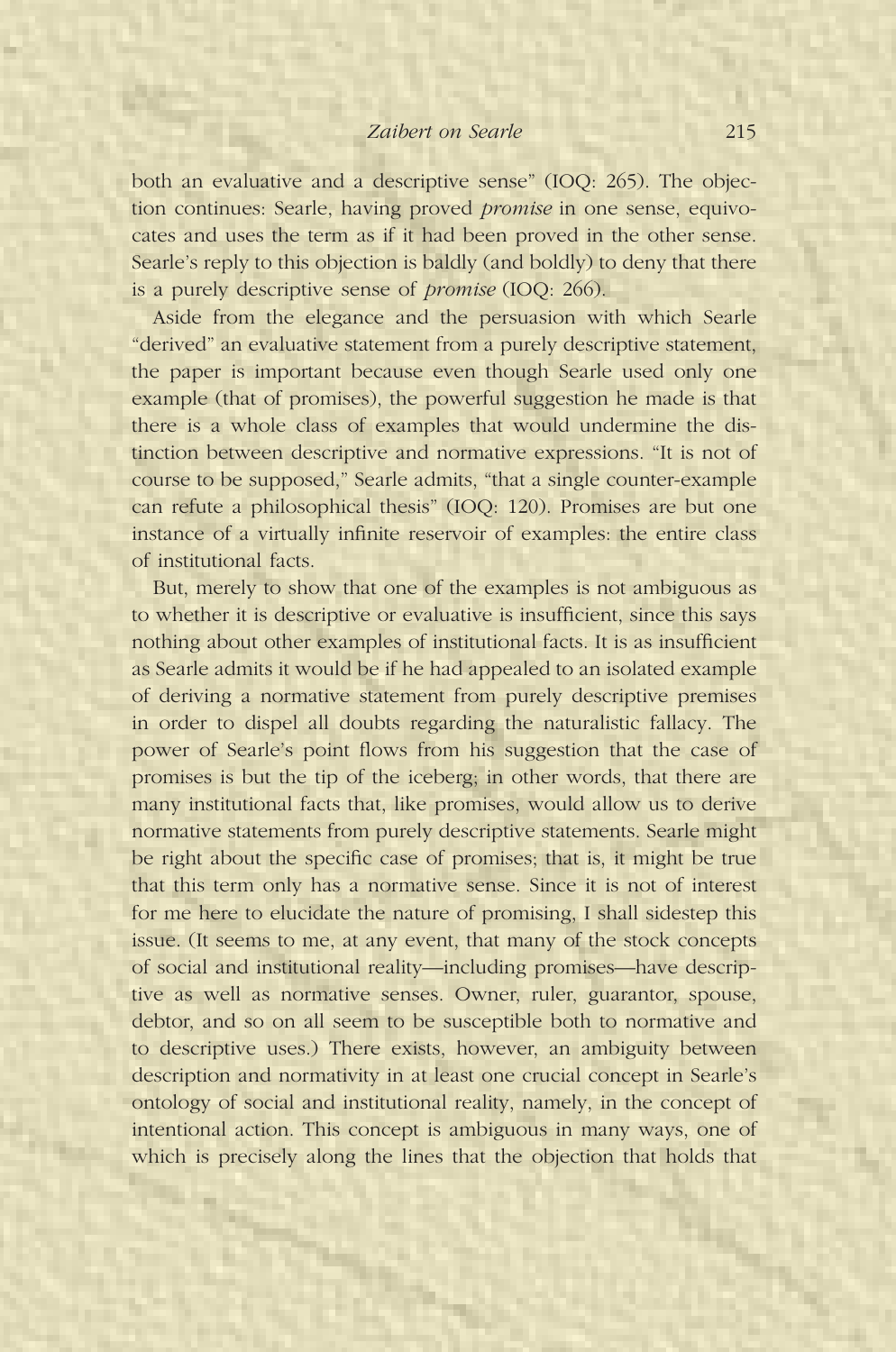Searle equivocates between two senses of *promise* develops, that is, along the lines of the normative/descriptive distinction.

#### III

#### **Intentional Alliterations**

THERE IS PLENTY OF AMBIGUITY REGARDING THE TERM "INTENTIONAL" that must be resolved before we can discuss the normative/descriptive ambiguity that also affects this term. There is one sense of "intentionality" and of "intentional" that Franz Brentano made famous in his *Psychology from an Empirical Standpoint.*<sup>5</sup> Searle has devoted much attention to this sense and he has defined it as follows: "intentionality is that property of many mental states and events by which they are directed at or about or of objects and states of affairs in the world" (*I*: 1). Let us refer to this sense of "intentional" or "intentionality" as "intentional $_{\text{mental}}$ " or "intentionality $_{\text{mental}}$ ." (This is the technical sense of "intentionality" that Searle indicates by using uppercase [see *I*: 3]. Since I shall argue that there are more than two senses of intentionality, I shall abandon the binary uppercase-lowercase method Searle favors.) There is another sense of "intentionality" that is related, not to mental states and events, but rather to actions. In this sense, "intentional" is a property of actions and not of mental states. Let us refer to this sense as "intentional<sub>action</sub>" and "intentionality<sub>action</sub>."<sup>6</sup>

Intentional<sub>action</sub> can be divided into three further senses, two of the ensuing three senses corresponding to the distinction between description and normativity. We could use the adjective "intentional" or the adverb "intentionally" merely to describe how an action is carried out, as in, say, "I raise my arm intentionally." Let us refer to this sense as "intentional<sub>action</sub>/descriptive" or "intentionally<sub>action</sub>/descriptive." We could also use the adjective "intentional" or the adverb "intentionally" to suggest reprobation (or, less frequently, admiration), to bestow blame (or praise), as when we say "she killed him intentionally." Let us refer to this sense as "intentional $_{\text{action/normative}}$ " or "intentionally<sub>action/normative</sub>."<sup>7</sup> The third sense of "intentionality<sub>2</sub>" is just a loose way of saying that the action is accompanied by intentional states (be they intentions or not). Let us refer to this sense as "intentionalaction/loose."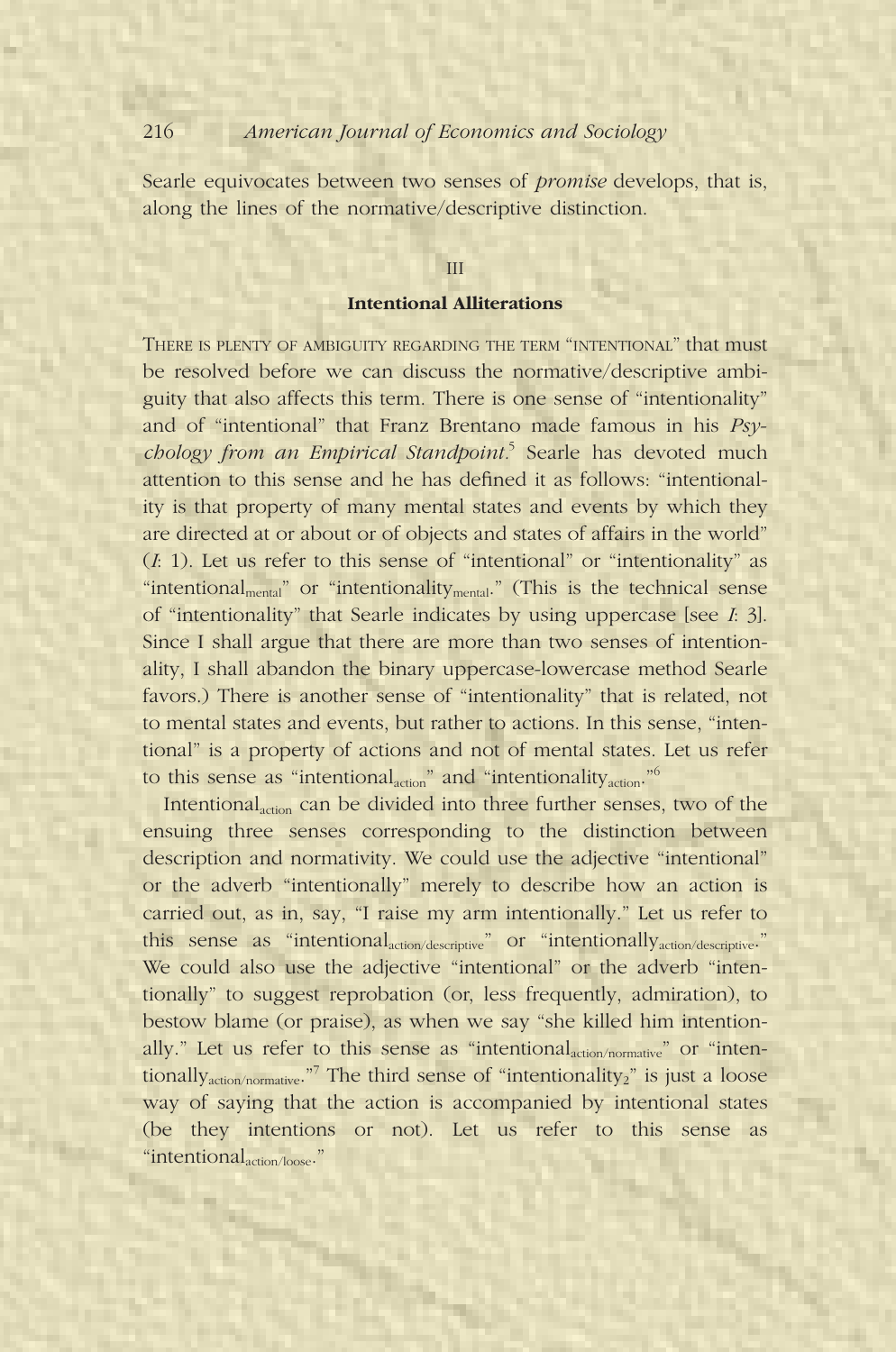Unlike "promise," then, the term "intentional," at least when used to designate a property of actions, is ambiguous between a descriptive sense and a normative sense (and a loose sense). And this is part of what Searle's account of intentional action misses. For Searle's definition of intentional action ignores the possibility of certain actions being intentional in spite of not being the condition of satisfaction of any intention. And actions are intentional in spite of their not being the condition of satisfaction of any intention in light of the fact that the adjective "intentional" can be used in the normative sense. Let me illustrate this point.

A few years ago, the journal *Analysis* asked its readers to suggest solutions to what seemed to be a very complex problem.<sup>8</sup> The problem is the following: "If Brown in an ordinary game of dice hopes to throw a six and does so, we do not say that he threw the six intentionally. On the other hand if Brown puts one live cartridge into a six-chambered revolver, spins the chamber as he aims at Smith and pulls the trigger hoping to kill Smith, we would say if he succeeded that he killed Smith intentionally. How can this be so, since in both cases the probability of the desired result is the same."9

In spite of the very interesting answers that noted philosophers have given to this puzzle, none, I think, hit the mark. The answer is much simpler than it has been taken to be. Brown kills Smith intentionally<sub>action/normative</sub>, but he rolls a six unintentionally<sub>action/descriptive</sub>. Taking into account the different senses of "intentionally" helps to explain away the difficulties the puzzle seems to raise. Of course, it is not at all easy to explain exactly what the conditions are that an action must meet in order to be considered intentional<sub>action/normative</sub>. However, the solution to the puzzle stands nonetheless.

One attempt to explain the nature of the normative ascriptions of "intentionally" can be gleaned from Jeremy Bentham's famous distinction between direct and oblique intentions.<sup>10</sup> An action is directly intentional when the state of affairs brought about coincides more or less exactly with what the agent who brought it about expected and wanted to bring about. An action is obliquely intentional when the state of affairs brought about was (1) foreseen but not wanted and (2) closely connected with what the agent wanted. Bentham presents the following example: "William II, king of England, being out a stag-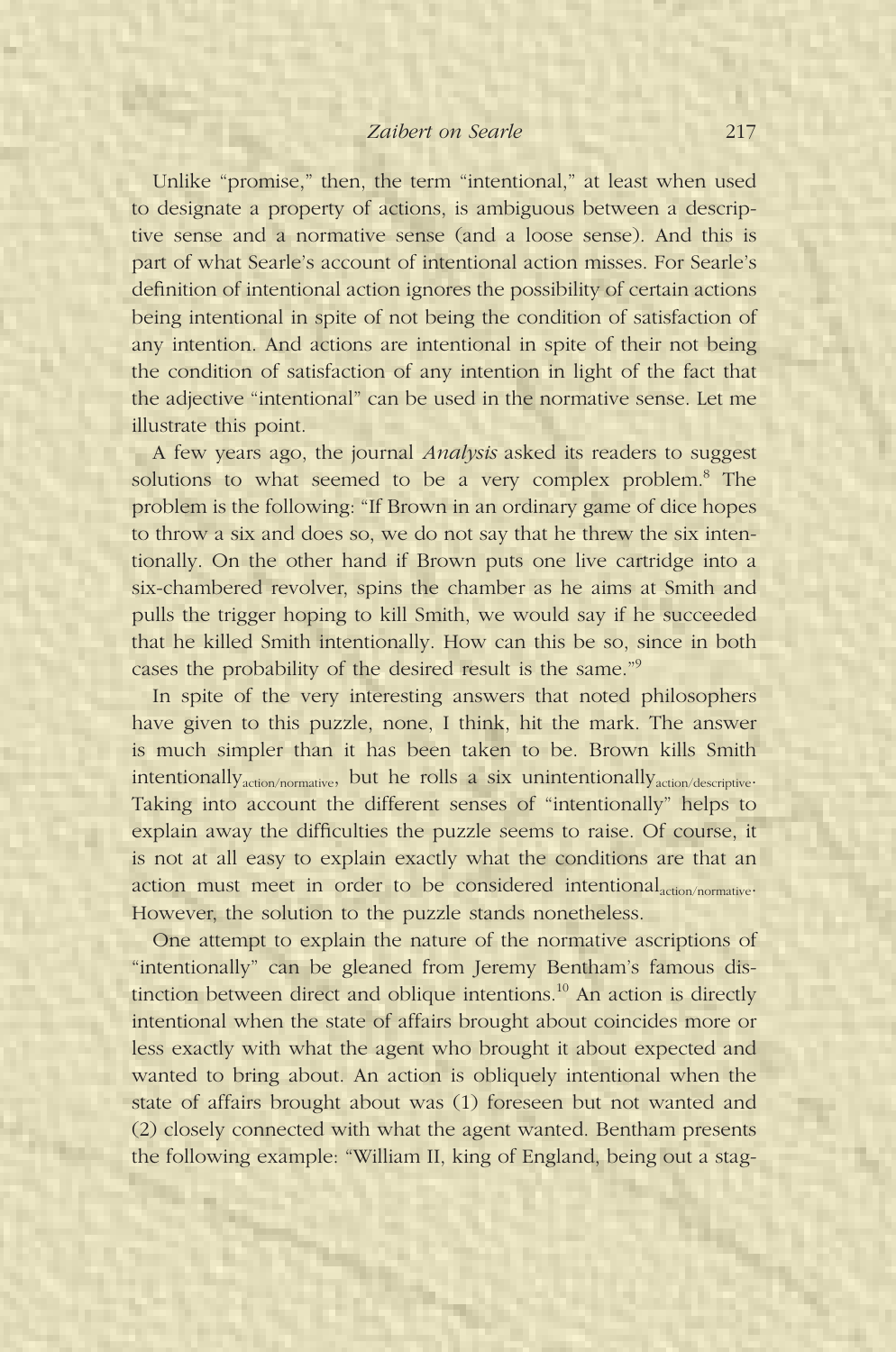hunting, received from Sir Walter Tyrrel a wound, of which he died." Now, if Tyrrel "intended neither more nor less than to kill the king," Bentham concludes that Tyrrel's action was "exclusively as well as directly intentional." On the other hand, if Tyrrel "saw a stag running that way, and he saw the king riding that way at the same time: what he aimed at was to kill the stag: he did not wish to kill the king: at the same time he saw, that if he shot, it was as likely he should kill the king as the stag: yet for all that he shot, and killed the king accordingly," Bentham concludes: "the killing of the king was intentional, but obliquely so."<sup>11</sup>

The Benthamite intuition informs criminal codes around the world, and this is a good indication that it is part and parcel of institutional reality. In criminal law, the sense of intentional $_{action/normative}$  has great importance. The central distinction in culpability (or *mens rea*, as culpability is also known in Anglo-American legal systems), in other words, in that branch of the criminal law concerned with the apportioning of blame, is marked by the distinction between intentionalaction/normative and unintentionalaction/normative. *Ceteris paribus*, more blame is attached to intentional actions than to unintentional actions, and more blame is attached to directly intentional actions than to obliquely intentional actions.

In the criminal law, then, many actions are called intentional without being the condition of satisfaction of any intention. The discrepancies between intentions and intentional action that arise from considerations regarding the normative aspect of intentionality $_{\text{action}}$ are fruitful yet somewhat unexplored issues in contemporary philosophy of mind and theory of action. Those contemporary authors, such as Michael Bratman or Alfred Mele and Paul K. Moser, who believe that having an intention to *X* is not a necessary condition for doing *X* intentionally fail to mention that the distinction between intentional<sub>action/descriptive</sub> and intentional<sub>action/normative</sub> affords many good examples that support their view. Michael Bratman, for example, has aptly dubbed the view that intending to do *X* is a necessary condition for doing *X* intentionally as "the simple view."12 And while some of his analyses show that it is possible to do *X* intentionally without having the intention to *X*, Bratman, like Searle and many others, seems to be unaware of the way in which the tension between normativity and description cuts across the concept of intentional action.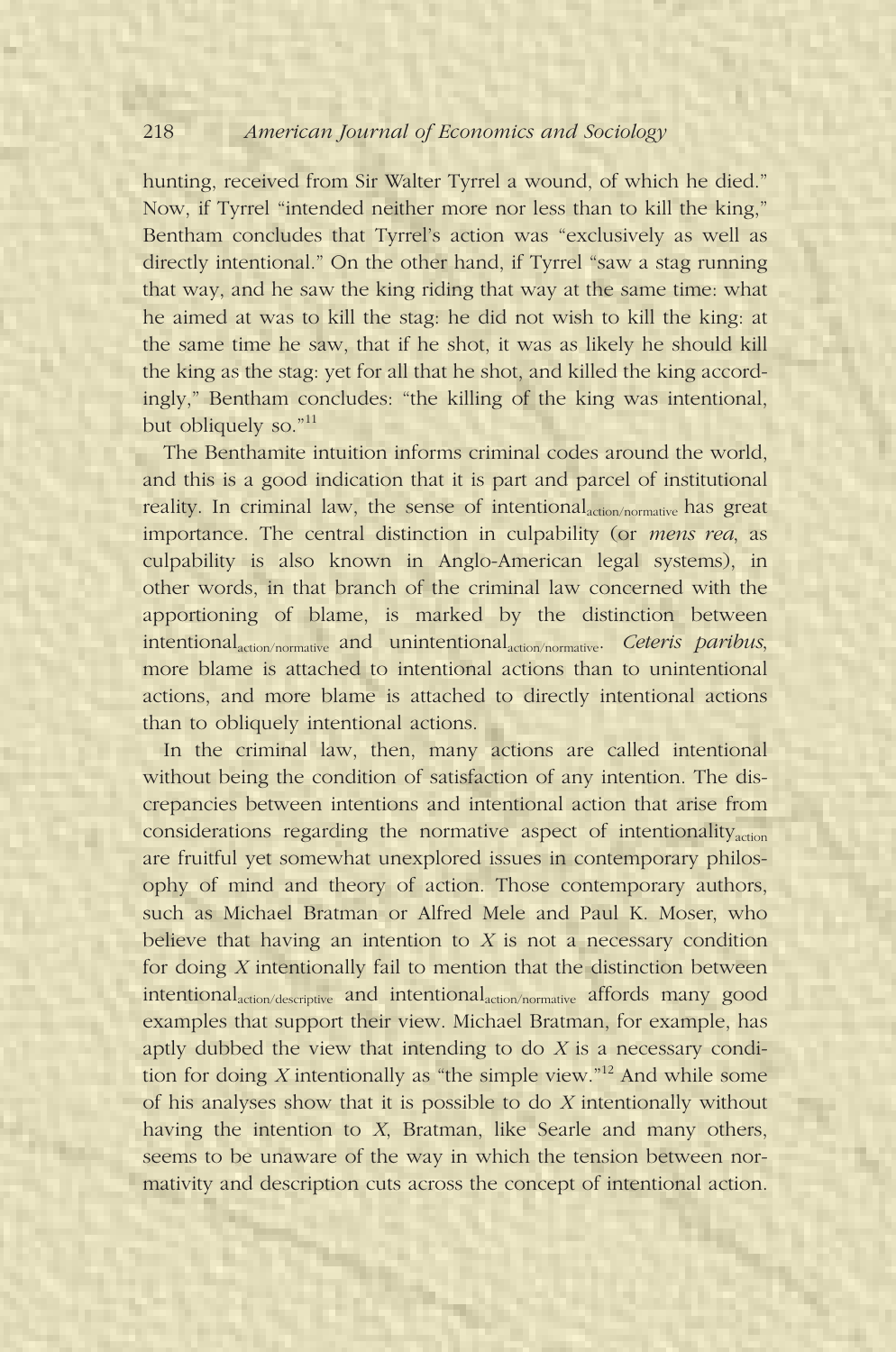The realm of social reality is filled with examples of intentional behavior that could be "intentional" both in the normative and in the descriptive sense. Crimes, offenses, insults, lies, instances of cheating, but also agreements, deals, assurances, guarantees, and many other important phenomena in the realm of human institutions are examples of this. (Notoriously, the very term "action" can itself be seen as having two senses stemming from the distinction between normativity and description. $^{13}$ )

When Searle defends his intuition that "collective intentional behavior is a primitive phenomenon," when he claims that "it is obvious that ... collective intentional behavior [is] distinct from individual intentional behavior" (CIA: 401), he is using "intentional behavior" ambiguously. First, it is not clear if he means something close to "intentional<sub>action/loose</sub>," or "intentional<sub>action/description</sub>," or "intentional<sub>action/normative</sub>." This ambiguity might explain why he thinks that animals behave intentionally. Searle states, "Suppose my dog is running around the garden chasing a ball; he is performing the intentional action of chasing the ball, and the unintentional action of tearing up the lobelias" (*I*: 101). A recent re-statement of Searle's view that animals can behave intentionally has it that a good example of the "primitiveness" of collective intentionality is given "when hyenas move in a pack to kill an isolated lion" (*CSR*: 27–28). It seems to me that the most charitable reading of Searle's point in these passages is to see him as simply being ambiguous as to the sense of "intentional" in each case. I do not wish to deny that hyenas or dogs have mental states or that they can engage in cooperative behavior, but I think that animals can hardly intend anything, and so should Searle think in light of his analyses of the uniqueness of intendings.

Animals can hardly grasp the relation of self-referentiality between the representational content and the condition of satisfaction necessary for an intention. They probably lack the rationality to understand the sorts of issues regarding the "special way" in which the condition of satisfaction of the mental state must be brought about in order for it to be an intention. They probably lack a sophisticated notion of causality. And they probably lack the capacity for reflecting about modality, a necessary reflection in order to distinguish those states of affairs that it might be possible for an agent to bring about through her own action and those that cannot be brought about through just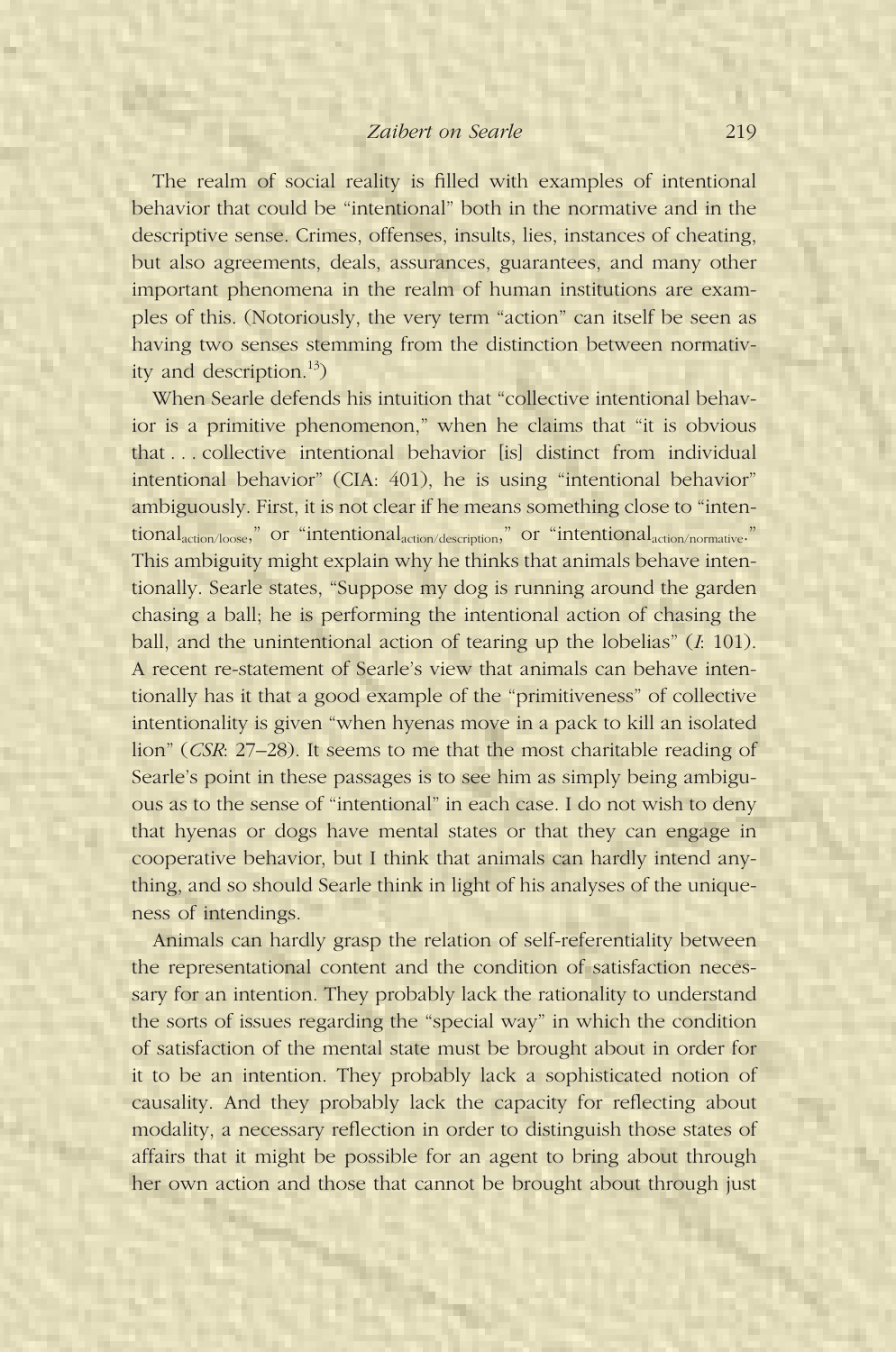this fashion. Searle's dog no doubt wishes to catch the ball, just as hyenas hunting together wish to kill the lonely lion, but these desires would be satisfied whenever the ball is caught or the lion is killed, regardless of how that comes about. That is, in the case of dogs, hyenas, and other animals, it is hard to see how one can claim that they have any mental state beyond (sensations and) beliefs and desires (broadly constructed). That is, animals have intentional states, and perhaps collective intentional states, but none of these states could possibly be intentions. I think, then, that when Searle calls the dog's or the hyenas' behavior "intentional," he means "intentionalaction/loose," or perhaps even "intentionalaction/normative," but not "intentional<sub>action</sub>/descriptive," since animals cannot form intentions.<sup>14</sup>

The multiplicity of senses of "intentional" and "intentionality" casts a large shadow over the ontology of social and institutional reality. Searle's ambiguous use of "intentional" is the first step in his path of destruction of his own rather illuminating views regarding the uniqueness of intentions. Just as animals cannot form intentions, groups cannot form we-intentions that are themselves not analyzable in terms of individual intentions. I think that, just as animals cannot form intentions (although they can have beliefs and desires), groups cannot form we-intentions (although they can perhaps form wedesires or we-beliefs), and so should Searle think, given what he has said about the uniqueness of intentions. Yet Searle clearly states that there are we-intentions (CSR: 23–26), and he allegedly even demonstrates their existence (CIA: *passim*). In what remains of this paper, I will show that Searle has not shown the existence of we-intentions at all. First, however, I shall take a brief look at a conspicuous difference in the *tone* with which Searle presents his views on collective intentionality in different places.

#### IV

# **A Tale of Two Searles**

THE MOST SERIOUS PROBLEM FACING SEARLE'S ANALYSIS of social reality has to do not so much with the problems inherent in his classical views on intentionality but with the transition from individual intentionality to collective intentionality. As noted at the beginning of this essay,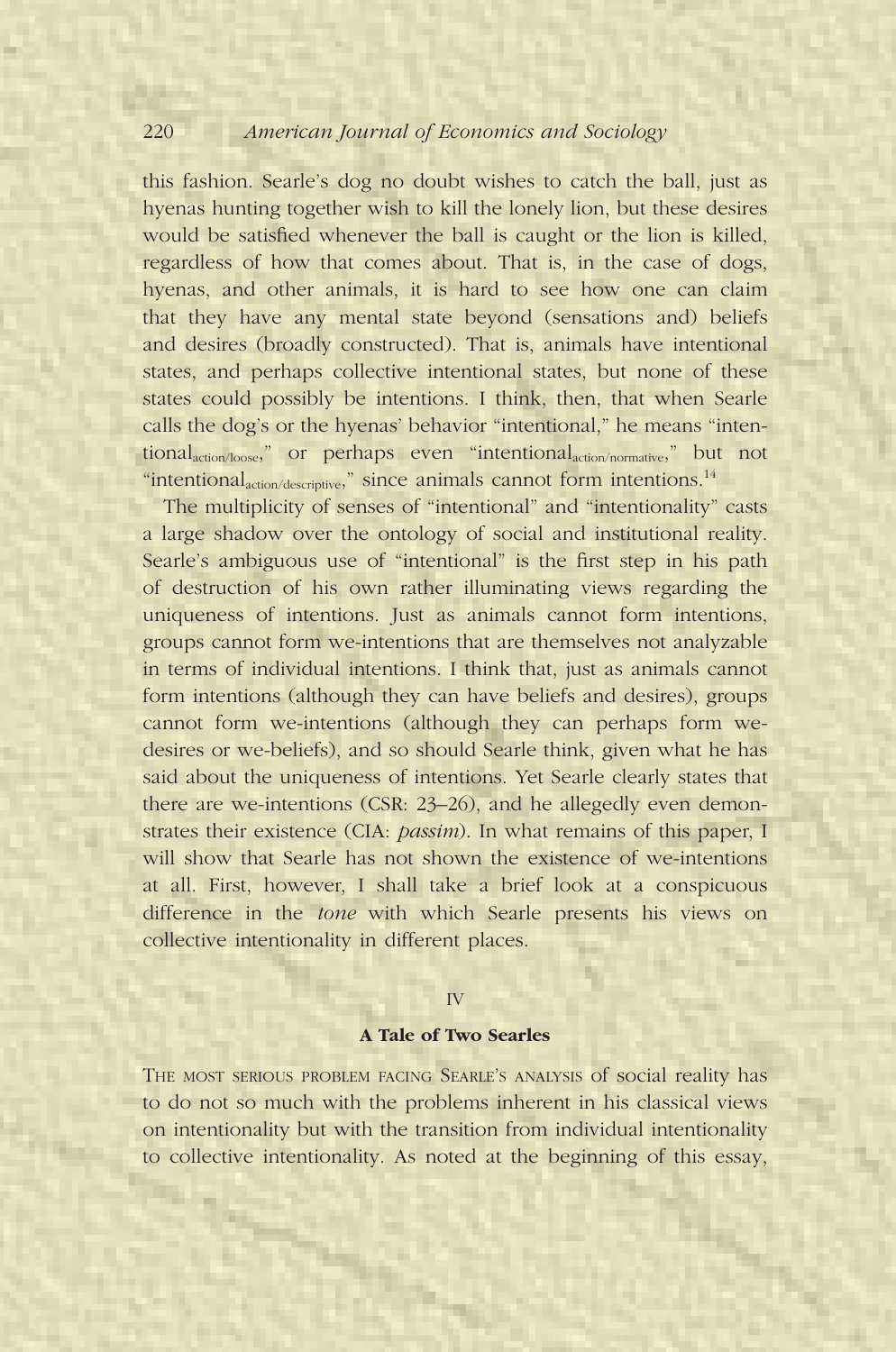Searle tells us very little about collective intentionality in *The Construction of Social Reality.* In addition, he seems in this work rather confident as to the coherence of his notions regarding collective intentionality and of we-intentions—so much so that no substantial explanation is attempted. This presents a stark contrast with the essay in which Searle allegedly presents concrete analyses of collective intentionality and of we-intentions, his "Collective Intentions and Actions."15 In that piece, Searle is uncharacteristically tentative and humble. What he wants to *explore* is "how far can the theory of intentional action in *Intentionality* (Searle 1983) be extended to become a general theory" (CIA: 401).

It should be clear that by "general" Searle means something along the lines of "applicable to collectives." He begins by referring to the possibility of collective intentionality as an *intuition*, a word that might suggest some modesty, and a word that he rarely uses in *The Construction of Social Reality.* The intuition has two parts: "collective intentional behavior is a primitive phenomenon" and "collective intentions expressed in the form of 'we intend to do such and such' or 'we are doing such and such' are also primitive phenomena" (CIA: 401). And it is only regarding the first part that Searle claims that "it seems obvious." The second part of the intuition Searle characterizes as "problematic" (CIA: 402). When he discusses the view according to which collective intentions can be reduced to individual intentions, Searle humbly admits: "I have not demonstrated that no such analysis could ever succeed" (CIA: 406); his arguments merely "suggest that our intuition is right" (CIA: 401).

Searle wants to deny that collective intentions are analyzable in terms of singular intentions, but he also wants (and in my view with better reasons) to deny that there are collective spirits or other mysterious creations. But he then admits that his "claim that there is a form of collective intentionality which is not the product of some mysterious group mind and at the same time is not reducible to individual intentions has *plenty* of problems of its own, and we must set about solving *some* of them" (CIA: 406, emphasis added). As he discusses one of the steps in the analysis of we-intentions (which I will discuss below), Searle asks himself, "but how exactly does it work where the means is individual and the goal is collective?" He follows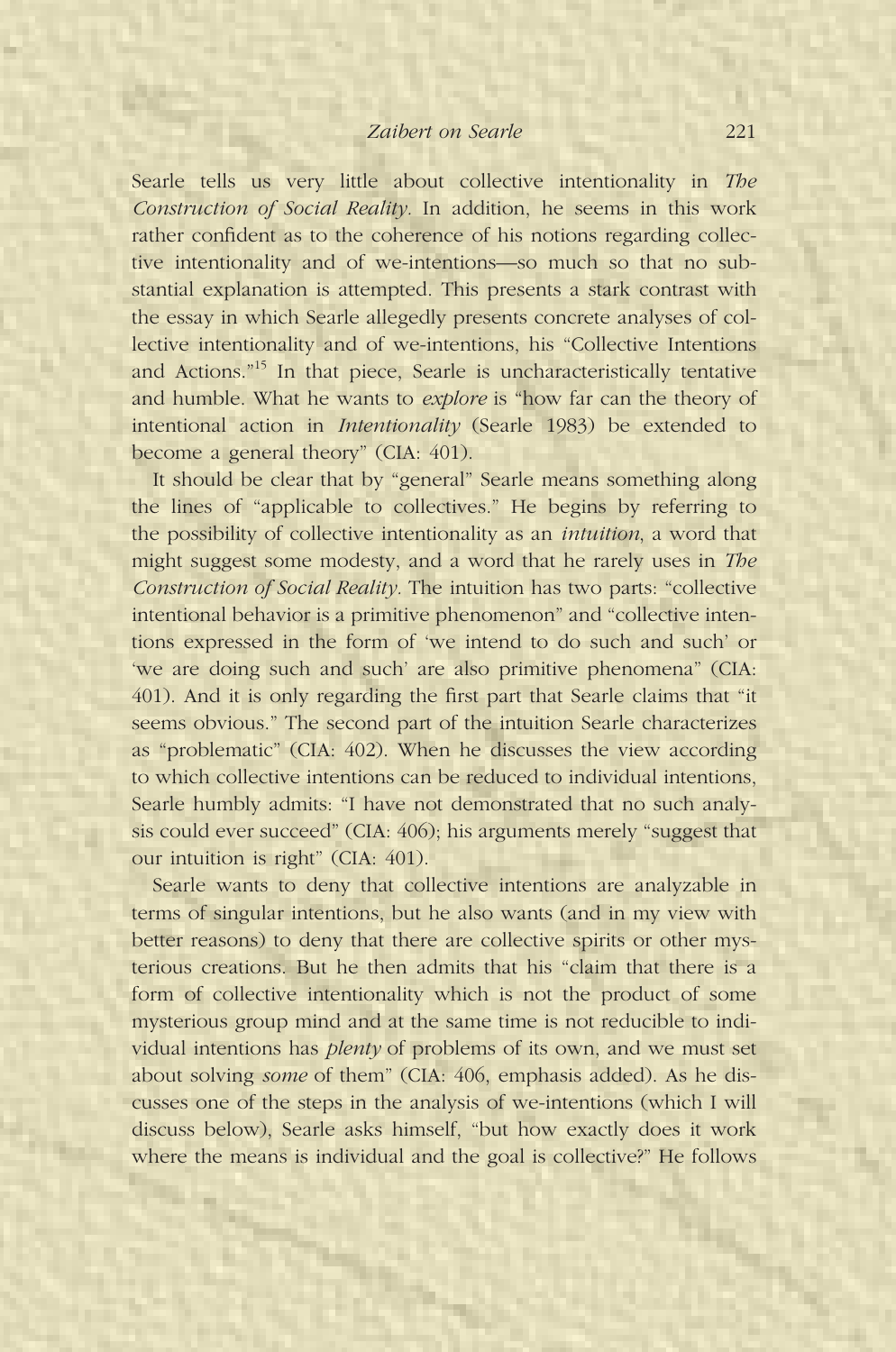this with: "the answer to that question is not at all obvious" (CIA: 411). Finally, by way of conclusion to his analysis of collective intentions, Searle further tells us, "I am not sure this is the right analysis, but it does seem better than the three others we considered" (CIA: 412).

I think that Searle's prudent tone in "Collective Intentions and Actions" is justified, and that the overconfident tone of *The Construction of Social Reality* regarding the obviousness of the new doctrine of collective intentionality, and particularly of we-intentions, is unjustified. In what remains I wish to show that Searle's analysis of we-intentions is defective, and thus that his ontology of social and institutional reality is defective as well.

# V **The Emperor's New Clothes**

LET US TURN, THEN, TO SEARLE'S ANALYSIS OF WE-INTENTIONS. Throughout "Collective Intentions and Actions" Searle postpones the analysis of we-intentions. Early on, when discussing some examples of collective behavior, he tells us that the "individual I-intend's are in a way we will need to explain, derivative from the we-intend's" (CIA: 403). A bit later, Searle asks himself, "What exactly is the structure of we-intentions?" And he answers thus: "we will not be in a position to answer that question until we answer a prior question about [the relationship between individual minds and collective intentionality]" (CIA: 406). So it is with great expectation that one finally reaches the section in "Collective Intentions and Actions" where Searle allegedly puts forth his thesis about the nature of we-intentions. Yet the question with which Searle begins this section can begin to give us the clue of what will go wrong with Searle's analysis of we-intentions: "What exactly is the formal structure of collective intentionality?" (CIA: 408). This, it should be clear by now, is not exactly the question we were waiting for: we wanted to hear specifically about collective intentions, not merely about collective intentionality in general. Here as elsewhere Searle shifts from talk of intentions to talk of intentional states in general. And I shall show that, in the end, he presents no analysis of we-intentions whatsoever.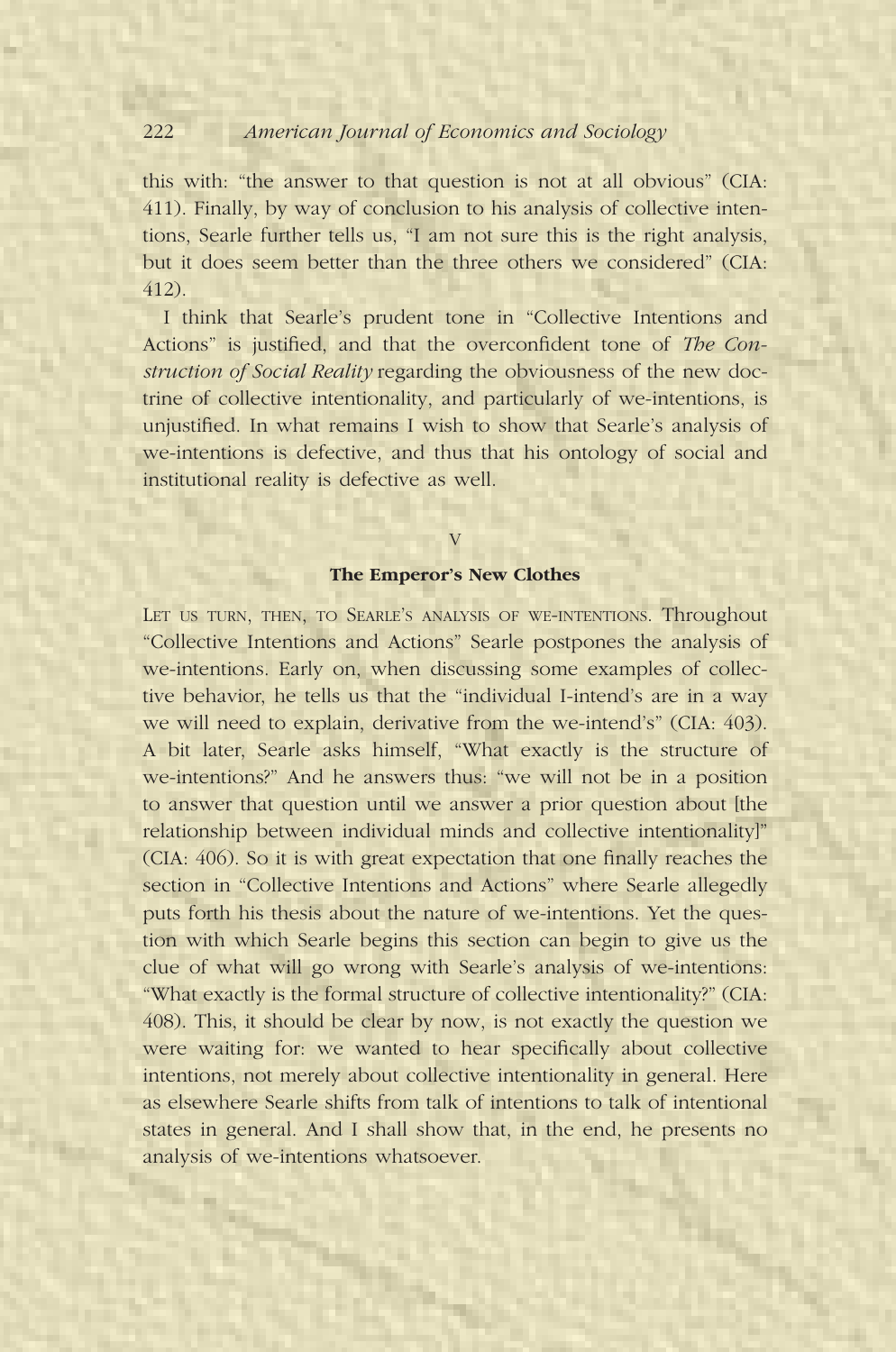Searle presents the following notation to represent the simple case of raising one arm:

> i.a. (this i.a. causes: my arm goes up) CAUSES: MY ARM GOES UP

The expression *i.a.* means "intention-in-action." In *Intentionality*, Searle distinguishes intentions in action from prior intentions. "All intentional actions have intentions in action but not all intentional actions have prior intentions" (*I*: 85); the "intention in action just is the Intentional content of the action" (*I*: 84). The colon means "it to be the case that." It is thus quite correct for Searle to focus on intentions-in-action, since these are, given his scheme, the types of intention more closely connected to action. The "expressions in lowercase letters represent the mental component [of the action]" (CIA: 408); that is, when one intentionally, intentionally<sub>action</sub>/description that is, raises one's arm, the mental component of the action includes the representation of the arm moving up and the desire that the arm goes up as a result of having the representation of it going up. Finally, the expressions in capital letters "represent the actual physical events in the world" (CIA: 409).

Searle uses this notation to explain more complicated cases, such as the case of firing a gun:

> i.a. (this i.a. causes: trigger pulls, causes: gun fires) CAUSES: TRIGGER PULLS, CAUSES: GUN FIRES

The only element in this formulation not found in the previous formulation is the comma, which means "which." After having introduced this notation Searle decides to drop the upper case expressions, since in all the examples he discusses he assumes that the intentionin-action is "successful" and thus "the contents of the mind can be read off directly onto the world" (CIA: 409). With this notation settled, Searle turns to the analysis of the case of Jones and Smith's cooperative behavior as they prepare hollandaise sauce. Jones is stirring while Smith slowly pours in the ingredients. "Each [of them] has a form of collective intentionality that he could express as 'We are preparing hollandaise sauce'" (CIA: 410). Searle declares this to be a collective intention-in-action and to have the following form: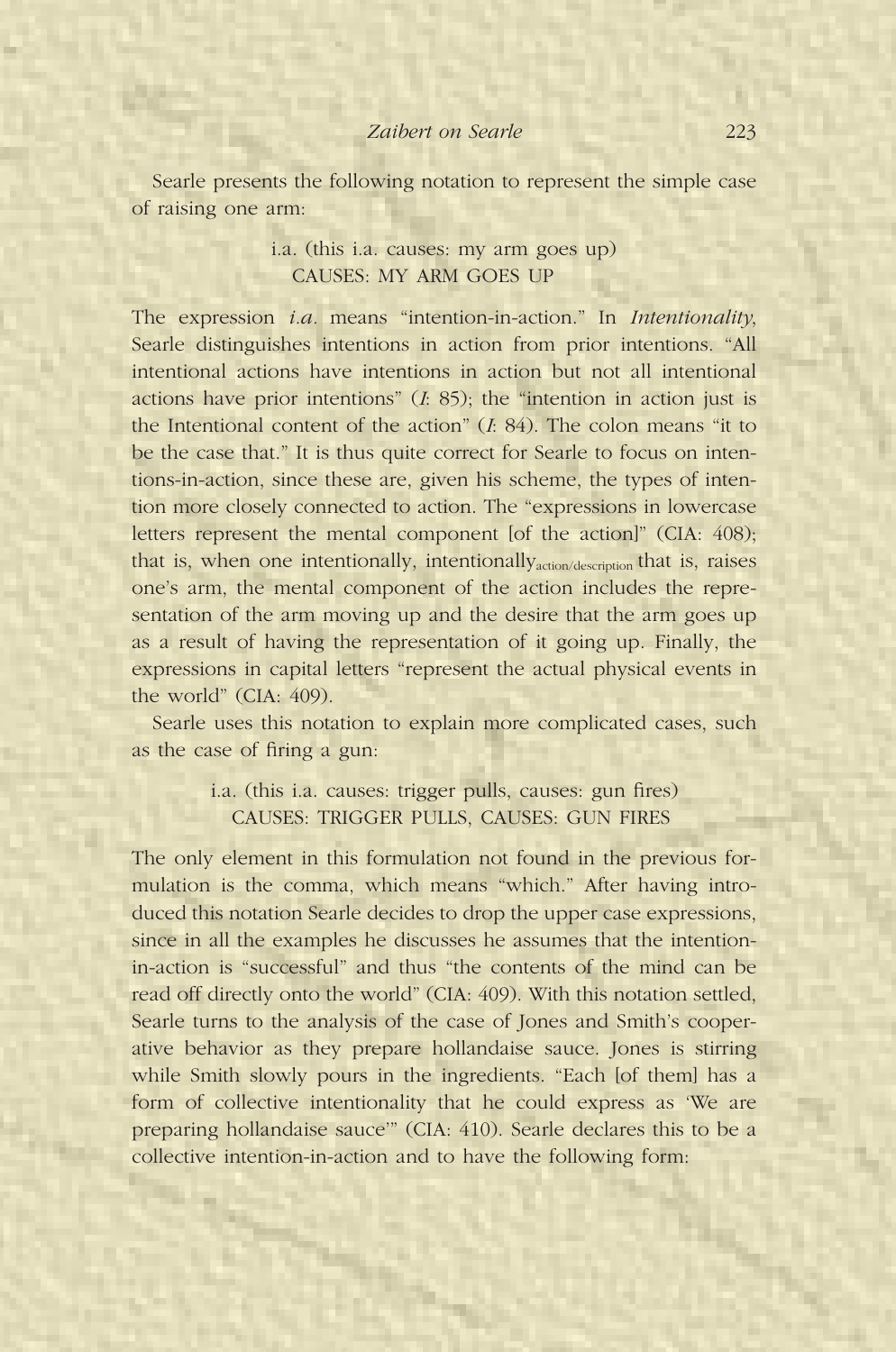### i.a. (this i.a. causes: sauce is mixed)

But, obviously, there is nothing in the notation that would indicate the allegedly collective nature of this intention-in-action. For, if we add the upper-case expressions that Searle has chosen to ignore, we can see that this case is formally identical to the case of raising one's arm transcribed above:

# i.a. (this i.a. causes: sauce is mixed) CAUSES: SAUCE IS MIXED

Jones intends to stir and Smith intends to pour. They might as well "collectively" *wish* to mix the sauce, but Searle has so far not shown that they are collectively *intending* anything—unless, of course, collective intentions are just individual intentions, which is exactly what Searle wants to deny.

Searle summarizes Raimo Tuomela and Kaarlo Miller's account of we-intentions and rejects it on the basis that "it attempts to reduce collective intentions to individual intentions plus beliefs" (CIA: 404). He claims that "no such reduction will work" (CIA: 404).<sup>16</sup> Searle suggests that "one of the keys for understanding collective intentionality" is the "by and by-means-of relations" (CIA: 410). So, "Jones stirring is the means to making the sauce in the same sense that pulling the trigger is the means to firing the gun" (CIA: 410). Moreover, Searle tells us that the representational content of Jones' intentional<sub>mental</sub> state can be expressed as "we are making the sauce by means of me stirring." Of course, the representational content of Smith's inten- $\text{tional}_{\text{mental}}$  state is expressed as "we are making the sauce by means" of me pouring" (CIA: 410). But since these two representational contents are different, they cannot have the same condition of satisfaction. Searle, moreover, has failed to demonstrate that the "we are making the sauce" part of these representational contents corresponds to the conditions of satisfaction of an intention. It could very well refer to the conditions of satisfaction of a desire or of a belief. Searle simply has not shown that a collective intention has to play a part in this scheme (other than the garden-variety role played by the individual intention to mix or to pour).

For example, let us suppose that while Smith pours intentionally, Jones fails to stir. Yet everything still comes out all right (think of a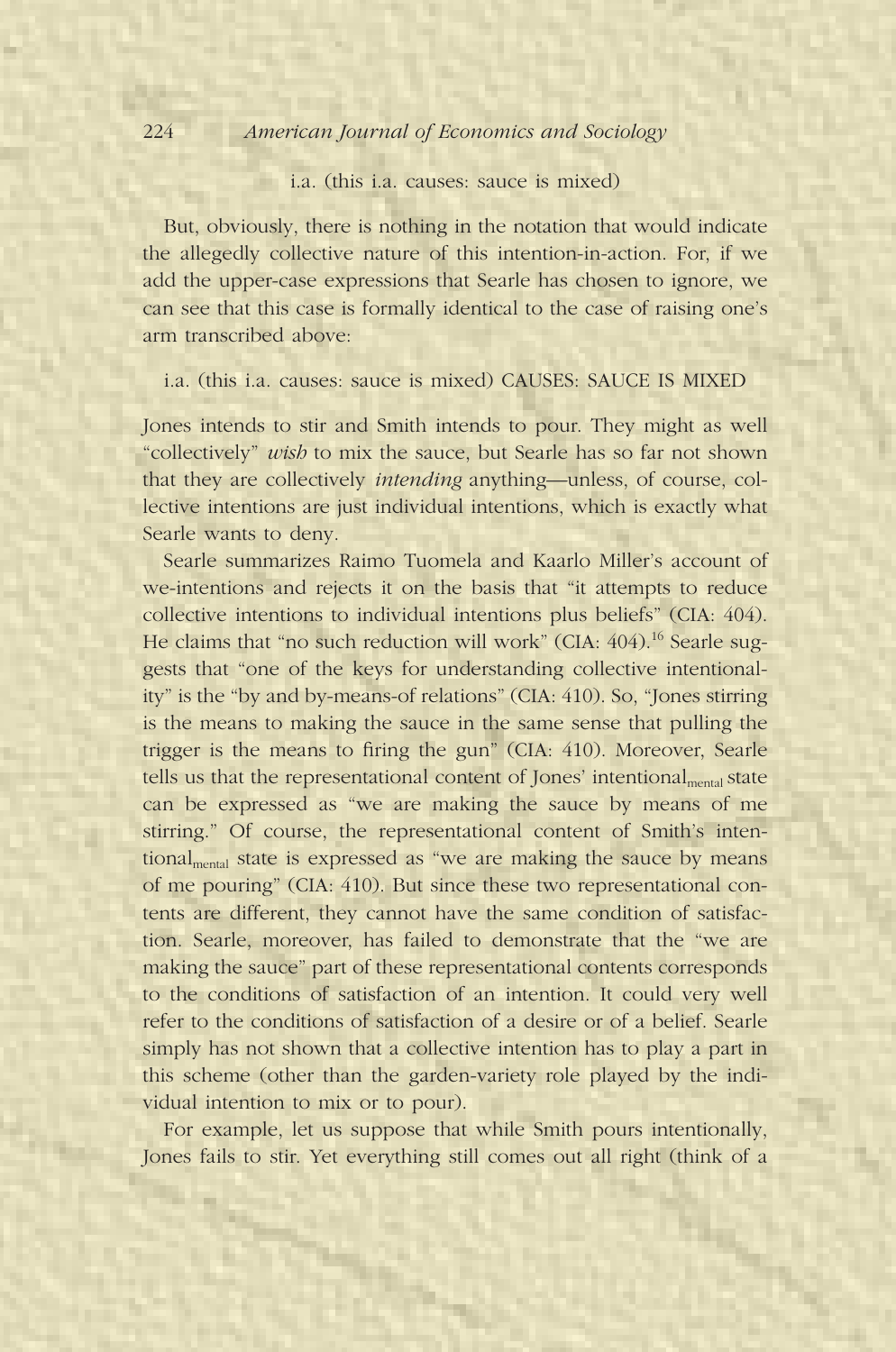freakish but possible scenario: the table was wobbly and strong gusts of wind enter through the kitchen window, and somehow these factors combine together to mix the sauce). Smith will probably be satisfied with what he did and with the ensuing sauce—despite the fact that it was not brought about in the special way that a weintention to prepare the sauce would require.

Searle considers four possible analyses of the intentional contents of Jones as he cooperates in the mixing of the sauce.

(I) collective i.a. (this collective i.a. causes: ingredients are stirred, causes: sauce is mixed) (CIA: 411)

Searle rejects this option. He dubs it "collectivist or socialist" (CIA: 411). And he claims that it "can't be right because it leaves out the fact that Jones is making an individual contribution to a collective goal" (CIA: 411). I agree with Searle's rejection of this option. But I do not see how this can be different from what Searle elsewhere claims is an obvious and primitive fact. In other words, in criticizing this view, terming it "collectivist or socialist," Searle is criticizing his own general view about we-intentions. That is, if an analysis of a weintention leaves out the individual contribution, then it is not an accurate analysis. The individual contribution could be the condition of satisfaction of a desire or a belief, and also of an intention, but the collective goal cannot be the condition of satisfaction of an intention, at least not until an explanation of how the peculiarities of intentions might play out for collectives.

Up until now, Searle has, if anything, cast even more doubt as to the possibility of collective intentions. We mentioned at the outset that Searle has two main fears regarding the analysis of collective intentions: first, that they might after all be reducible to individual intentions, and second, that they might suggest the existence of spooky and mysterious collective minds. Now, he has effectively added a third fear: that in defining collective intention we might unwittingly make the individual intentions involved in the action in question disappear.

(II) singular i.a. (this singular i.a. causes: stirred, causes: mixed)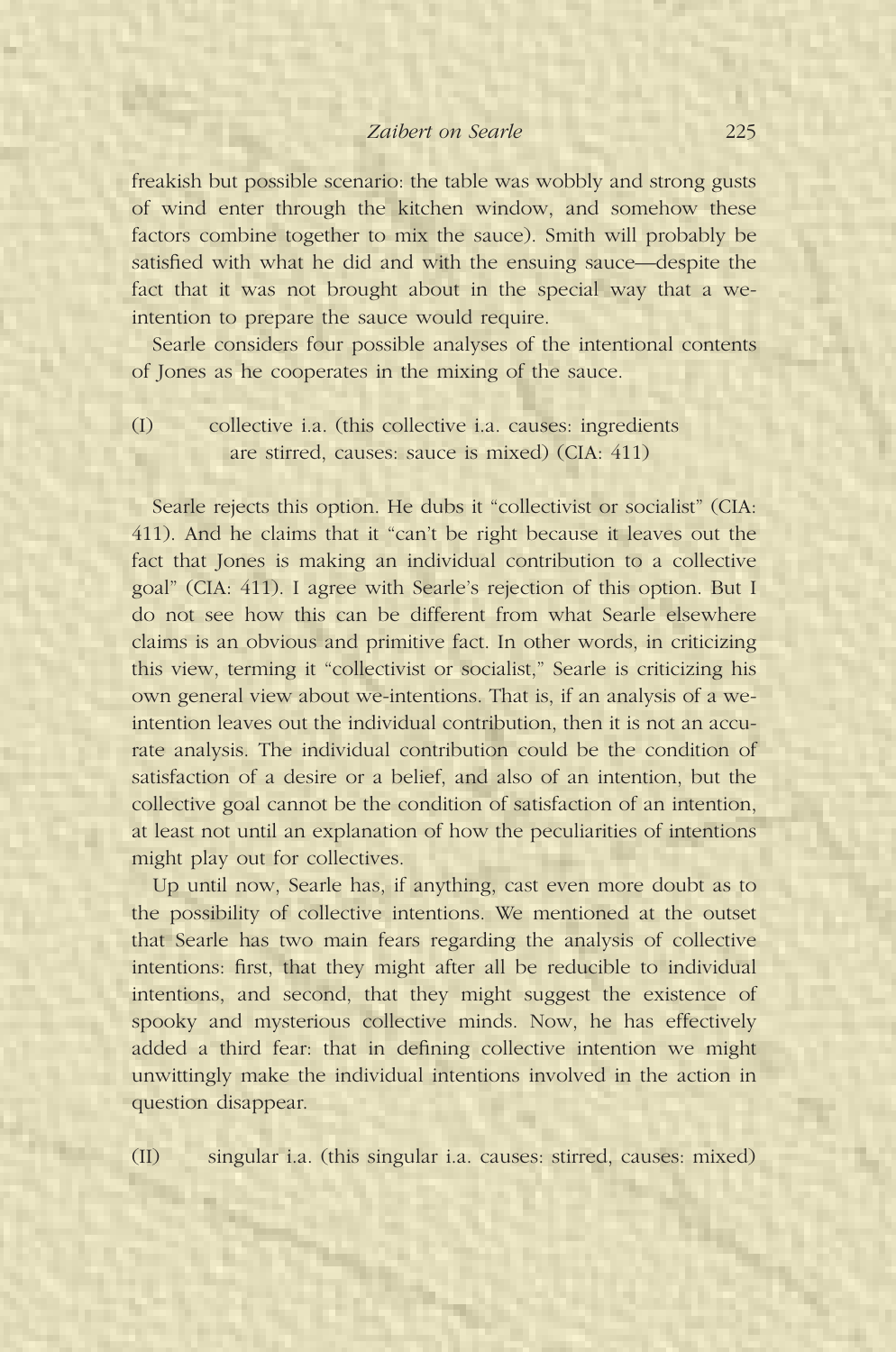First of all, it must be noted that the addition of the term "singular" in (II) is, I take it, a mere pedagogical move designed to distinguish collective from individual intentions. There is no difference between a singular intention-in-action and an intention-in-action (singular i.a.  $\equiv$  i.a.). Searle calls this strategy "capitalist or individualist" (CIA: 411). The reason why Searle thinks this strategy fails, although by now probably to be expected, does not cease to be perplexing, and it does not cease to be defective. Searle tells us that "[t]his [view] is unsatisfactory because it is consistent with there being no collective intentionality at all" (CIA: 411). But this is not a good reason to reject that view, for Searle has not really shown that the attempt to reduce collective intentions to individual intentions is flawed.

As pointed out above, Searle admits, "I have not demonstrated that such analysis [the one that explains collective intentions by means of individual intentions] could ever succeed" (CIA: 406). He merely claims that the infelicities that he has shown to inhere in such analyses *suggest* that "we-intentions are a primitive phenomenon" (CIA: 406). It seems as if Searle begs the question here. For, after all, what is at stake is the question of whether we-intentions can be reduced to individual intentions or not.

What are, at any event, the infelicities that Searle has shown to inhere in the attempt to explain we-intentions in terms of individual intentions? Well, he has just attacked one version of this strategy: the Tuomela-Miller account of we-intentions. The reason for focusing on this account is that Searle admits it is "the best he has seen" (CIA: 404). Fair enough; but all Searle does in trying to show the inadequacy of the Tuomela-Miller thesis is to present *one* counter-example. The example is, in my opinion, of dubious efficacy, as I have indicated above.<sup>17</sup> Even if the example Searle presents were efficacious, Searle has himself been forthcoming in condemning this very maneuver: "It is not of course to be supposed that a single counter-example can refute a philosophical thesis" (IOQ: 120). But this is exactly what Searle has done here—he has presented a single counter-example without offering a theory to back it up, and without explaining why and how it is a counter-example. Thus, Searle's rejection of this view seems too facile and possibly question-begging.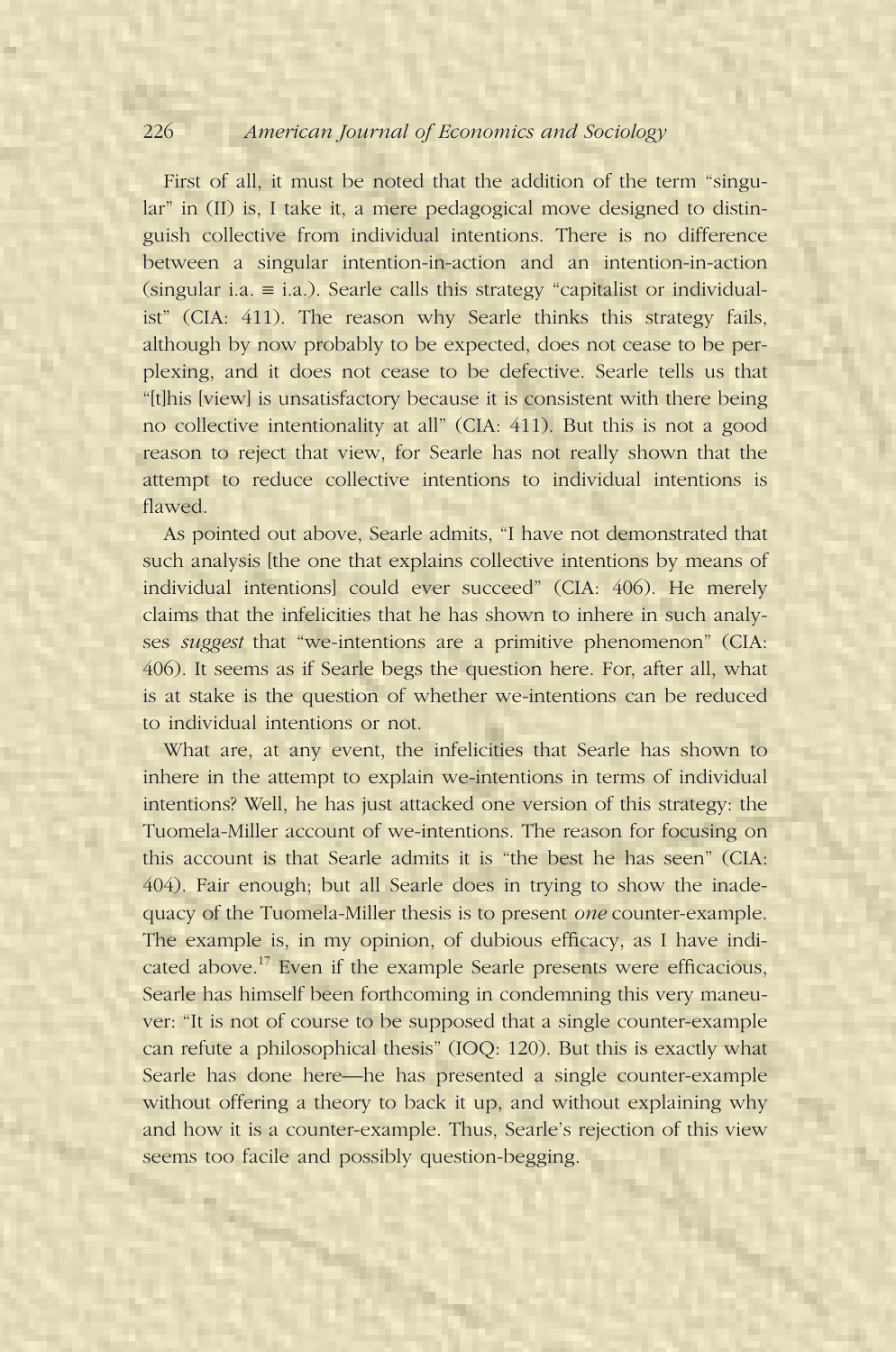(III) collective i.a. (this collective i.a. causes: singular i.a., causes: stirred, causes: mixed)

Searle's rejection of this analysis is convincing. "The fact that a separate [singular, individual] i.a. is in the scope of the collective i.a." (CIA: 411) worries Searle, and for good reasons. Collectively preparing hollandaise sauce is not a case in which I have a collective intention (causing me) to have an individual intention, as this solution suggests. Rather, Searle suggests, the individual intention stands in a relation of means-to-end with regards to the collective intention. Keep in mind, however, that we are still in the dark as to the definition of a collective intention. Searle suggests that considering the case of pulling a trigger in order to fire a gun is helpful. In this case, "my intention to fire the gun by means by [*sic*] pulling the trigger consists in only one complex intention, not two intentions where one causes the other as part of its conditions of satisfaction" (CIA: 411–12). And so Searle thinks that this analysis is wrong in having one intention as a condition of satisfaction of another intention, and I think he is correct.

But before we turn to the fourth and last analysis, let us summarize the results so far. Of the three analyses Searle has presented, only two ([I] and [III]) are really analyses of collective intentions (or of collective intentionality in general). Both of those analyses Searle rejects. The remaining analysis ([II]) is not an analysis of collective intentions (or of collective intentionality in general), and Searle's rejection of it is not convincing. The bottom line is that so far there is absolutely no analysis of we-intentions. Let us see the fourth analysis, which Searle half-heartedly favors, and try to see if it explains we-intentions, that crucial component of the ontology of social reality.

(IV) i.a. collective B by means of singular A (this i.a. causes: A stirred, causes: B mixed)

Some clarification of Searle's notation in this case is in order. *A* and *B* are "free variables" (CIA: 412). *A* and *B* are names of states of affairs (actions or otherwise), not of intentional states. So, for example, Searle describes the case of firing a gun, making use of these variables and of the relation "by means of" in the following way: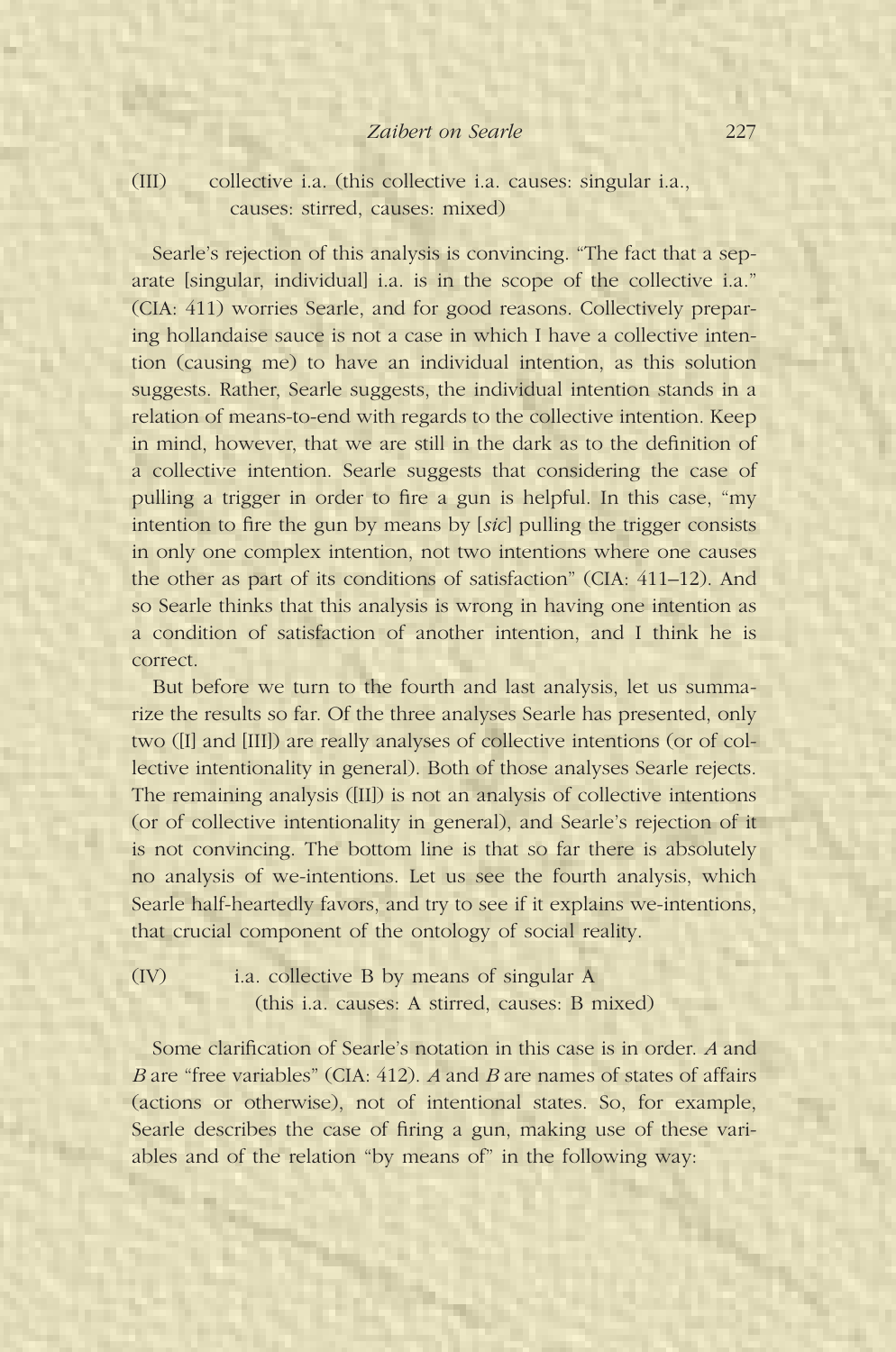# $(IV<sub>modified</sub>)$  i.a. B by means of A (this i.a. causes: A trigger pulls, causes: B gun fires)

It is obvious that  $(IV)$  and  $(IV_{modified})$  have a lot in common. Too much in common if one keeps in mind that  $(V_{\text{modified}})$  is supposed to be an analysis of an individual intention (firing a gun) and (IV) is supposed to be the analysis of a collective intention (preparing hollandaise sauce). The only difference between  $(IV)$  and  $(IV<sub>modified</sub>)$ is that in (IV) one of the states of affairs is a collective action and the other is an individual action, whereas in  $(V_{\text{modified}})$  both are individual actions. But this says absolutely nothing about intentionality  $_{\text{mental}}$ . The issue is not whether there are collective actions. This much seems unproblematic. The problem is whether or not there can be collective intentions. And Searle has done nothing to suggest that there can be collective intentions.

Regarding the intentional<sub>mental</sub> aspect,  $(IV)$  and  $(IV_{modified})$  are identical: in both cases we have an *individual* "by-means-of" intention. Nowhere do collective intentions enter into the picture. Searle has altogether abandoned the project of defining a we-intention, and he has even abandoned the project of defining collective intentionality. All we get here is an analysis of complex individual intentions. But that an intention is complex (along the lines of the by-means-of relation) in no way entails that the intention is collective, and that there are collective intentions is what Searle's ontology of social and institutional reality requires.

Searle is explicit about the fact that there is only one intention at play here. He begins the fourth analysis, the one he favors, by stating, "we are intentionally making the sauce and if I am Jones, my share is that I am intentionally stirring the ingredients" (CIA: 412). Searle then asks, "but what exactly is the relation between the collective and the individual intention?" His answer is: "it seems to me it is exactly like the relation of the intention to pull the trigger and the intention to fire the gun" (CIA: 412). And surely "me and the gun collectively intending to fire by me pulling the trigger" makes no sense. What is alike in the two examples is the structure of a complex intention. But "complex" does not mean, or entail, "collective."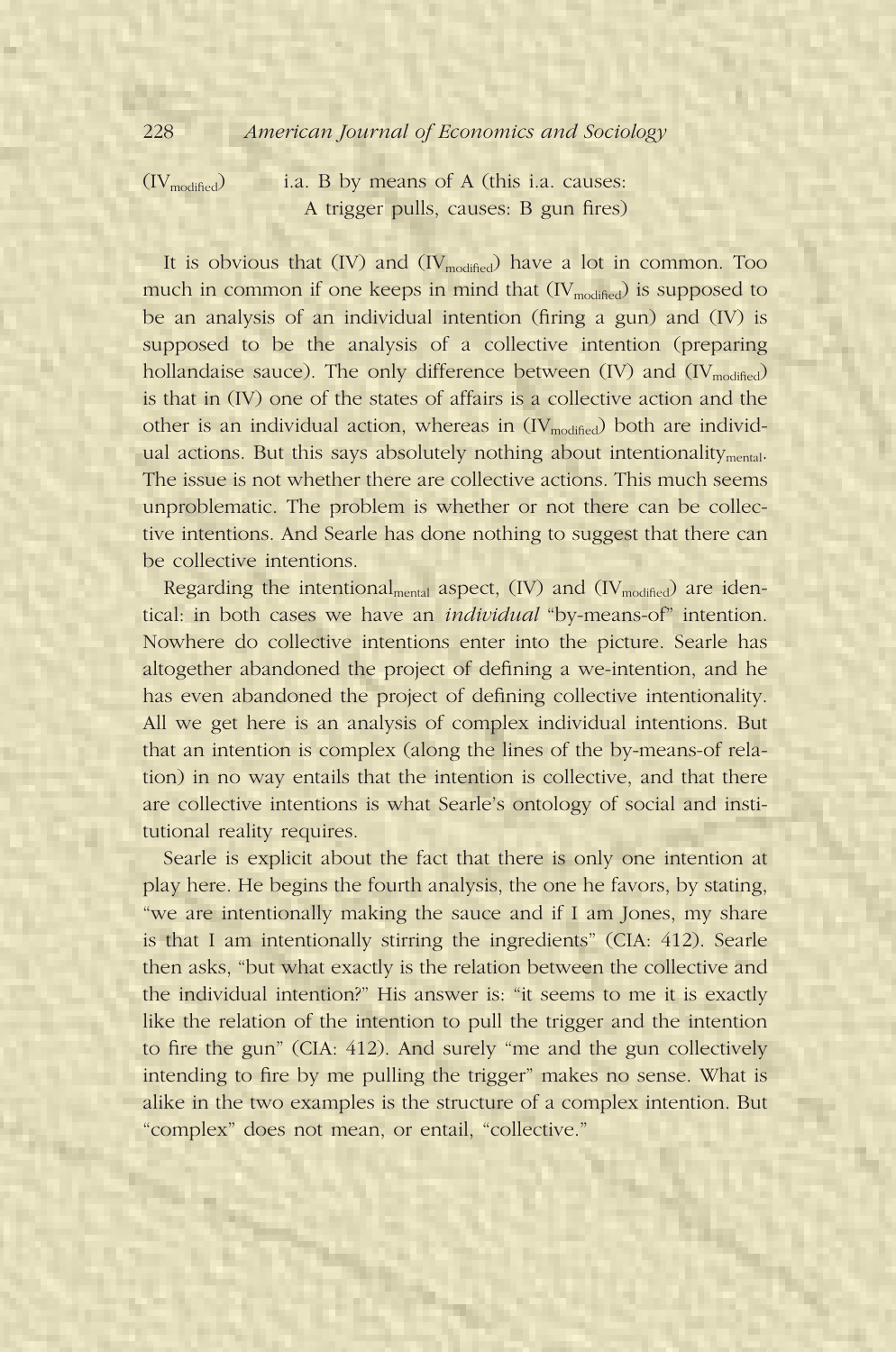VI

#### **Conclusion**

I HAVE SHOWN THAT THERE ARE PROBLEMS regarding Searle's views as they relate to the ontology of social and institutional reality. First, many of his illuminating remarks concerning the nature and uniqueness of intentions are frequently betrayed when intentions are assimilated to other mental states. Second, and closely related to the first problem, is that Searle unequivocally states in *The Construction of Social Reality* that there are collective intentions, we-intentions (*CSR*: 23–26), but he aims merely to show that there exists collective intentionality. And, obviously, intentions are but one type of intentional state. Finally, Searle has neither shown that the attempt to explain we-intentions in terms of individual intentions is doomed nor presented a positive account of we-intentions. All Searle has shown is that for some collective actions, one of the intentional states of the agents involved is a complex intention, a complexity that arises from considering the by-means-of relation. But, interesting and true as this might be, it falls short of being a demonstration of the existence of collective intentions.

There is, then, a gap that needs to be filled in Searle's ontology of social and institutional reality. Two general strategies suggest themselves in trying to remedy this theoretical deficiency. First, one might wish to pursue, in earnest, the attempt to define collective intentions, whether by accepting that they exist but are analyzable in terms of individual intentions, or by presenting a comprehensive analysis that shows them to be non-reducible. Second, one might simply decide in favor of the second of the two alternatives Searle intermittently focuses on. Searle sometimes talks about collective intentions as being crucial for his ontology, and on other occasions talks about collective intentionality<sub>mental</sub> as being the crucial element in his ontology. Given what Searle and other contemporary philosophers have said about intentions and other mental states, it might be promising to investigate whether desires (broadly construed) could carry the theoretical freight that Searle's ontology currently lacks. A definition of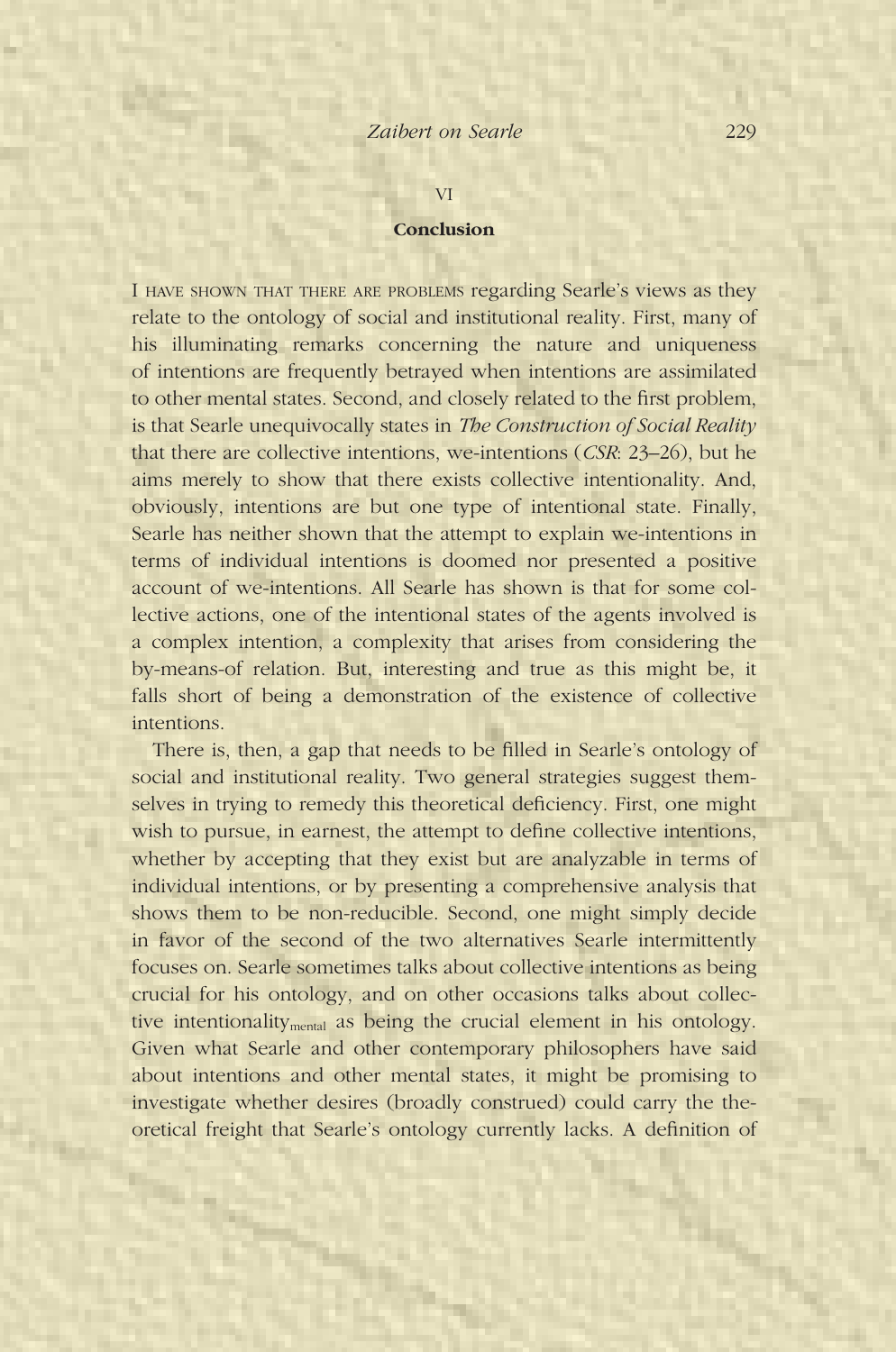a collective desire (broadly construed) seems, after all, a more plausible suggestion than a collective intention.

#### **Notes**

1. John R. Searle, *The Construction of Social Reality*, New York: Free Press, 1995, p. xii. Further references to this work will be indicated in the text by "*CSR*" followed by the page number(s). Other works by John R. Searle will be indicated in the text as follows. References to John R. Searle, "How to Derive 'Ought' from 'Is'," in *The Is/Ought Question: A Collection of Papers on the Central Problem in Moral Philosophy* (W. D. Hudson, ed.), London: MacMillan Press, 1969, by "IOQ" followed by the page number(s). References to John R. Searle, *Intentionality*, Cambridge: Cambridge University Press, 1983, by "*I*" followed by the page number(s). References to John R. Searle, "Collective Intentions and Actions," in *Intentions in Communication* (Philip R. Cohen, Jerry Morgan, and Martha E. Pollock, eds.), Cambridge, MA: MIT Press, 1990, by "CIA" followed by the page(s) numbers.

2. See note 1, above.

3. See L. A. Zaibert, "Intentionality, Voluntariness and Criminal Liability: A Historical-Philosophical Analysis," *Buffalo Criminal Law Review* 1(2) 1998, 340–82. (Special Issue: *New Voices in Criminal Law Theory*, George P. Fletcher, ed.)

4. Originally published in *The Philosophical Review* LXXIII (1964), and then partially reprinted in his *Speech Acts*, cited in note 1 above. I shall refer to the version mentioned in note 1 above.

5. Franz Brentano, *Psychology from an Empirical Standpoint*, London: Routledge, 1995.

6. This is Searle's non-technical sense (*I*: 3).

7. I believe that the same ambiguity between descriptive and evaluative senses can affect "intentional<sub>mental</sub>," but I don't think the cases are too interesting.

8. Ronald J. Butler, "Report on Analysis' Problem No. 16," *Analysis* 38: 113–18.

9. Butler *ibid.*: 113.

10. Jeremy Bentham, *The Principles of Morals and Legislation*, New York: Haffner Press, 1980.

11. Bentham 1980: 85–86.

12. Michael Bratman, *Intentions, Plans and Practical Reason*, Cambridge, MA: Harvard University Press, 1987 (see especially Chapter 8). In a more recent collection of essays, Bratman addresses issues relating to collective behavior and collective intentionality. See Chapters 5–8 of Michael Bratman, *Faces of Intention: Selected Essays on Intention and Agency*, Cambridge: Cambridge University Press, 1999. For Mele and Moser's views, see generally their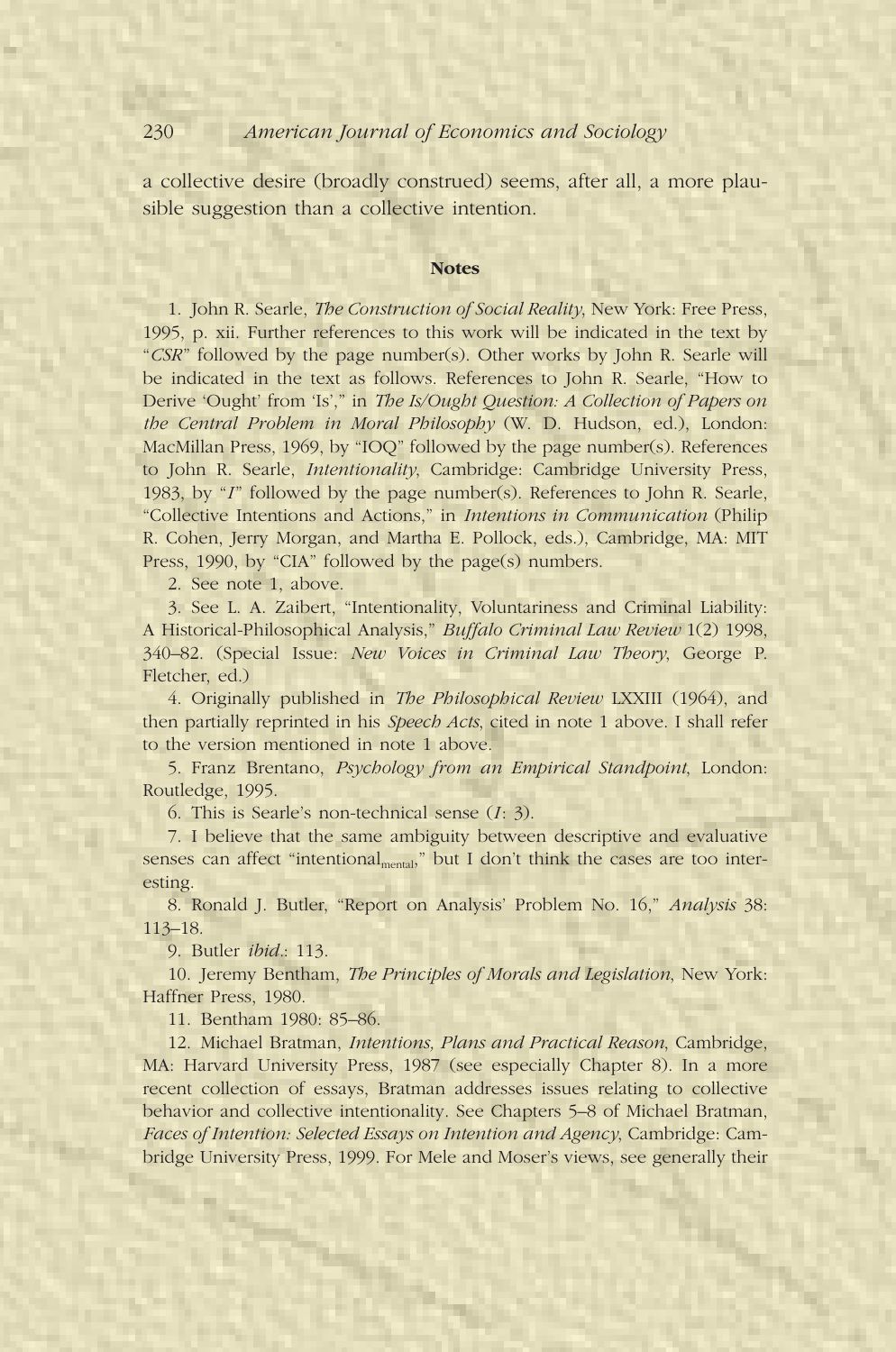contribution to Alfred Mele (ed.), *The Philosophy of Action*, Oxford: Oxford University Press, 1997, and the references therein.

13. H. L. A. Hart, "The Ascriptions of Responsibility and Rights," *Proceedings of the Aristotelian Society*, 1948/49, reprinted in several places, among others in Antony Flew (ed.), *Logic and Language* (First Series), Oxford: Basil Blackwell, 1963. The view that "actions" were no more than ascriptions of rights and duties was once the view that H. L. A. Hart believed to be correct (though he later rejected it).

14. I object to the view that animals can form intentions, but since I hold that having an intention to *X* is not a necessary condition for doing *X* intentionally, it is conceivable that an animal could behave intentionally in spite of the fact that it cannot form an intention.

15. See note 1 above.

16. Incidentally, Searle appeals to the example of ethical egoists who individually act on self-interest but with the belief that everyone else behaves like they do, but do so for the collective goal of humanity's welfare. This would be a case in which a person has the individual intention of acting selfishly, the individual belief that the members of the group (everyone else) will do their part (behave selfishly), and the individual belief that there are mutual beliefs as to the nature of the previous belief. These, Searle claims, are Tuomela and Miller's conditions for something being a we-intention. Searle further suggests that this is a case in which, although all the Tuomela-Miller conditions are met, we are not in the presence of a we-intention. In order for this to be a we-intention, Searle claims, there must have been a pact or agreement of some sort. But this is not a convincing argument against the Tuomela-Miller view. The tension to which Searle alludes is a classical objection to some formulations of ethical egoism: some formulations of ethical egoism recommend egoism on non-egoist grounds. But the objection could be answered, formally at least, by stipulating that the goal should not be non-egoist, in other words, to tell Tom that he should behave egoistically because it is the best thing for him to do, that Sue should behave egoistically because it is the best thing for her to do, etc. If it turns out that once we apply this individualistic scheme to everyone that everyone, the collective, will be better off, then this could be seen as an unintended and irrelevant side effect. Thus, the example would only work against the Tuomela-Miller thesis if it were true that all situations in which collectives are benefited or harmed this benefit or harm is necessarily the result of collective goals. But Searle has not proven this. For an in-depth discussion of the Tuomela-Miller thesis, see Raimo Tuomela, *The Importance of Us: A Philosophical Study of Basic Social Notions*, Stanford: Stanford University Press, 1995.

17. See note 16 above.